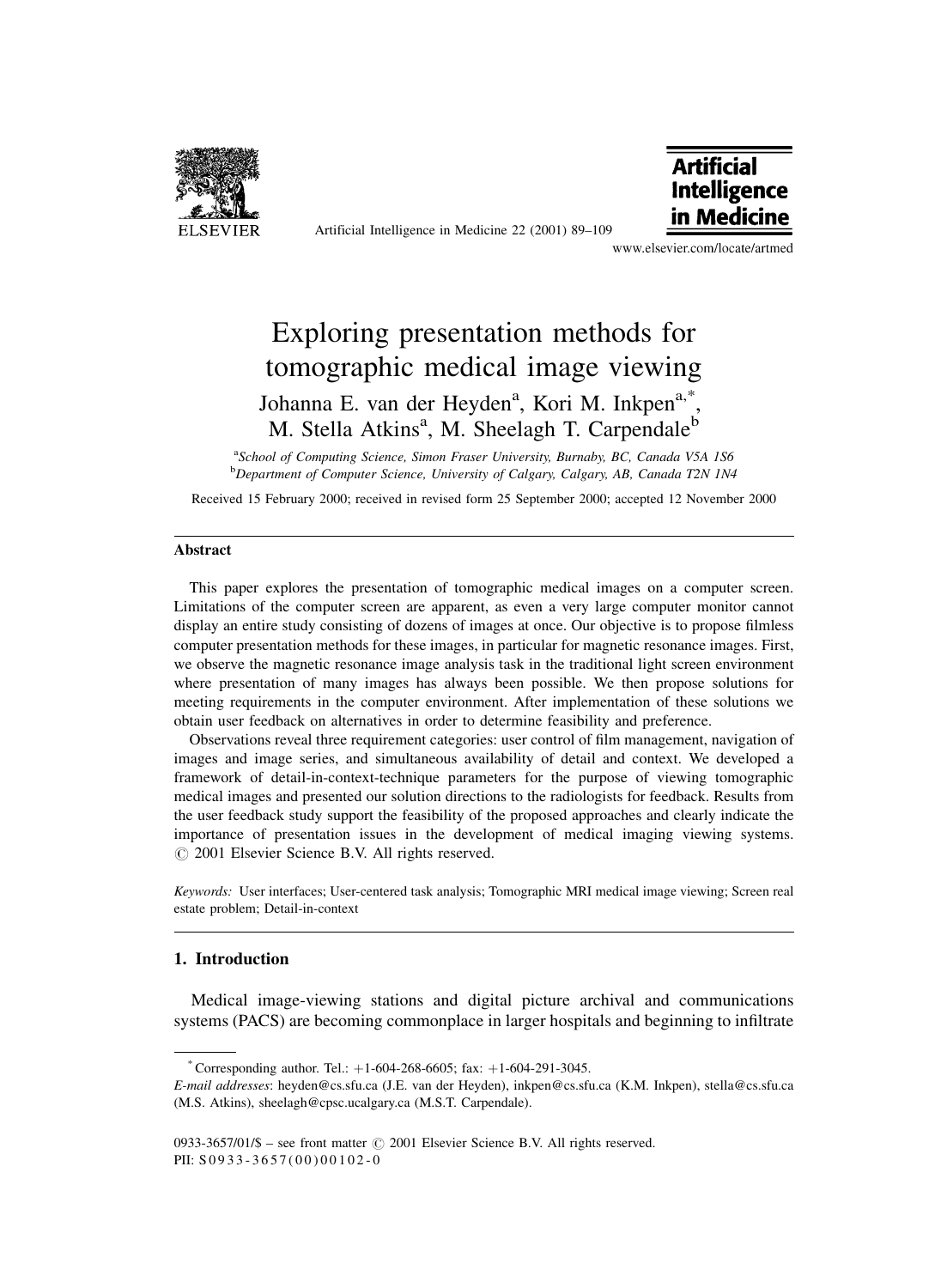90

into smaller hospitals and private clinics. This move towards computerized image viewing is motivated by several factors. Medical image display systems can assist with image analysis by providing intelligent manipulation and processing of the image data; images are more readily retrieved and displayed when they are electronically stored, and on-line images can be exchanged and shared among hospital departments and between remote locations.

Traditionally, medical images are printed onto film for analysis and viewing. Utilizing the computer for these tasks involves displaying digital image sets on the computer screen instead of displaying films on a traditional light screen (see Fig. 1). Computer image viewing systems can provide a variety of 2D and 3D representations of tomographic image data and can facilitate interpretation by filtering and enhancing image data to highlight information. Many tomographic imaging modalities where sections of an object are imaged, such as magnetic resonance imaging (MRI) and computer assisted tomography (CAT), result in multiple sets of image series, which may vary in contrast, orientation and location. These images and series of images each provide relevant information to the study and must be presented to the radiologist quickly and intuitively. In addition to image rendering, the layout, ordering and prioritization of related images must also be addressed. It is here that the limitations of the computer screen become apparent, as even a very large screen cannot display an entire set of MR image series at once. The analysis of MR image films on the traditional light screen evolved with no such limitations and warrants consideration.

Hence, to understand better the issues involved in presenting tomographic images on a computer screen, and in particular, MR images, we conducted a preliminary study of traditional MRI analysis using films on the traditional light screen. The resulting observations provide insight into MRI viewing criteria and these criteria in turn drive solutions for the presentation of the images on a viewing station. Criteria involving user control of film management, smooth navigation of images and simultaneous availability of detail and context are converted to five design categories meant to deal with various aspects of the computer screen limitations. In particular, *detail-in-context* becomes the focus of our



Fig. 1. The traditional light screen used by radiologists to display MR images.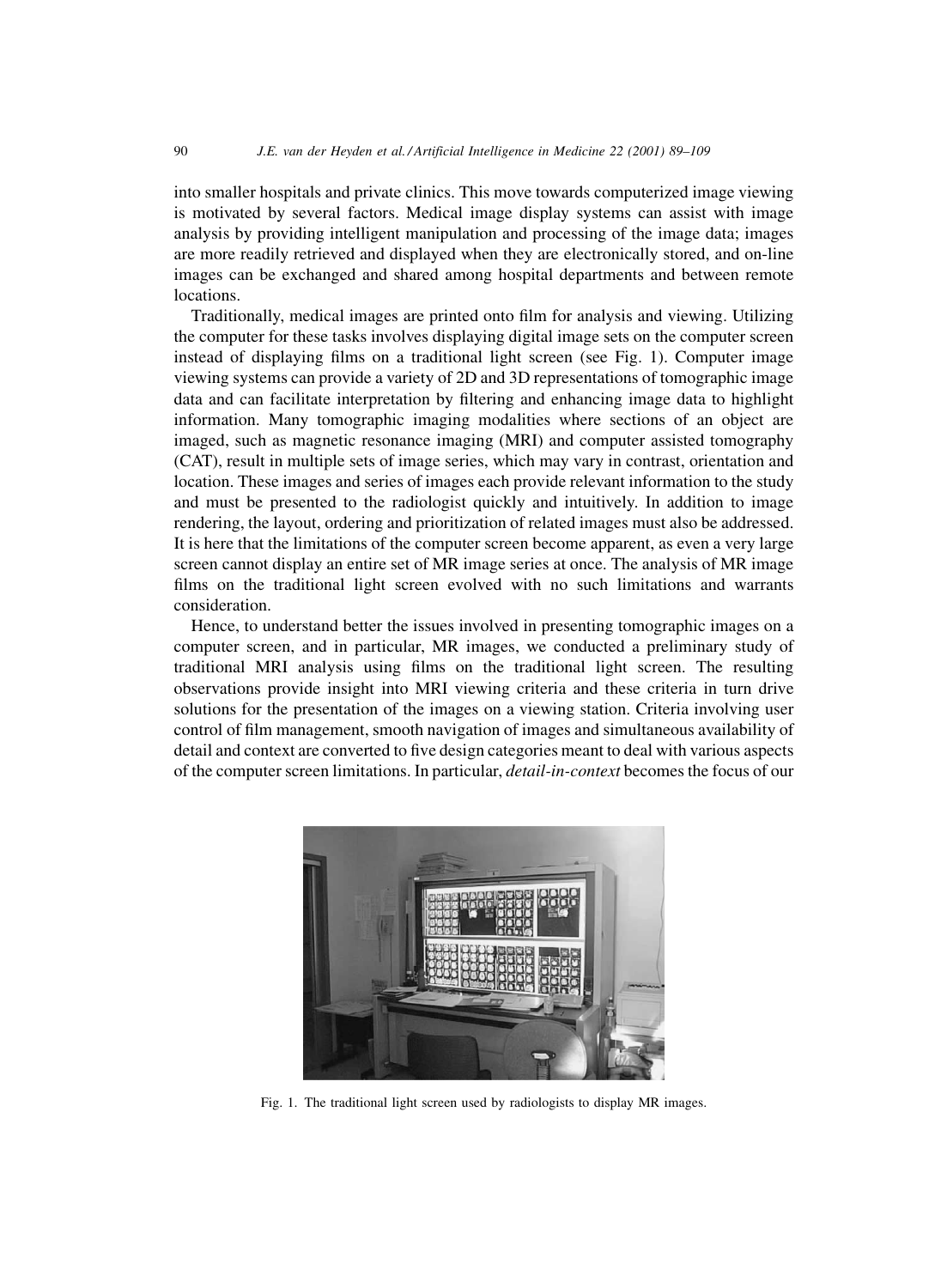work. We examined existing detail-in-context techniques and provide a framework of parameters in order to identify a detail-in-context technique to suite the MRI viewing situation. Several algorithmic variations are identified and discussed. Finally, in order to examine the viability and usefulness of the work to date, a user feedback study was conducted.

The paper is organized as follows: Section 2 describes related work. Section 3 describes our observations of radiologists in a traditional film environment. Section 4 discusses how these observations have guided the future direction of MRI presentation on the computer screen. Section 5 applies these observations to the development of criteria for MRI detailin-context viewing. Section 6 briefly outlines the algorithmic variations that we implemented. Section 7 describes the initial user feedback study on design solutions, focusing on those aspects relating to detail-in-context. Section 8 presents our conclusions.

## 2. Related work

#### 2.1. The screen real estate problem

The screen real estate problem can be described as the problem of presenting information within the space available on a computer screen. Typically the desired information must be compressed, abstracted, or otherwise distorted to fit into the relatively small area. The problem is common to many different applications and solutions vary depending on the domain requirements. Literature from visualization, graph layout, database, and human–computer interaction domains all offer insight to different aspects of this problem. A common screen real estate problem is the issue of providing contextual information concurrently with essential detailed information. Scaling can be used to enlarge detail and shrink context, while abstraction, especially in the form of filtering and hierarchical clustering, can selectively hide contextual data thus allowing more space for the detailed data. Early detail-in-context techniques provided one item of interest (focal point) with full detail, while the other items were distorted in some manner to fit the remaining space  $[7,12,18]$ . While these early techniques allowed only one focal point, most current approaches allow multiple focal points. Other approaches include the use of clustering techniques  $[1,16,19]$ , radial magnification  $[4]$ , and continuous zoom  $[2]$ . Some approaches  $[12,17]$  distort shape and relative size, while others  $[19]$  do not. See  $[10,13,14]$  for full details of taxonomy, comparison, and discussions of distorted presentation techniques.

## 2.2. Medical image viewing

Medical picture archiving and communications systems (PACS) are systems that deal, in general, with all aspects of the transmission, storage, processing and display of sets of digital image files. All PACS require some facility for presenting one or more images that may provide insight into image presentation techniques. However, most studies of PACS focus either on the perceptual issues such as described by Krupinski in [9], or on the general usability of the whole system through user-centered studies described by Erickson and Kossack [6].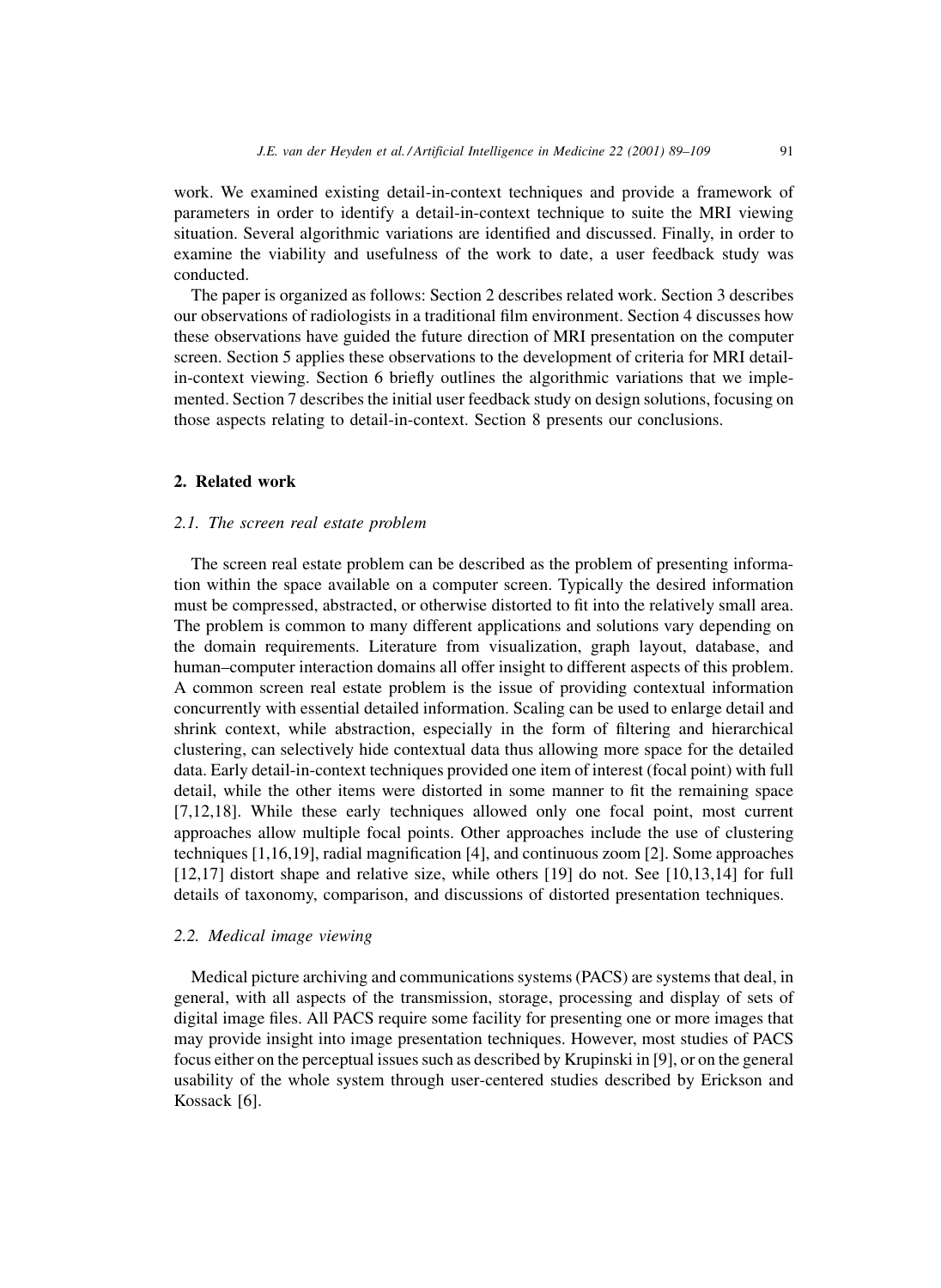For applications where generally only one image is examined at a time, sub-windows are often used to display relevant versions or portions of the image [3,8,20]. Sub-windows are also used to display related images or display different planar views and 3D-volume rendering [3]. Sub-windows can be coupled so that user action in one is reflected in the others [20]. Volume sets of tomographic images (as in MRI and CAT) are generally presented in two layouts, tiled and stacked. In tiled mode it may be necessary to use scrolling techniques  $[11]$  in order to view all of the images if there are too many. In stacked mode, consecutive 2D slices can be stacked over each other to produce a so-called "cine" mode [15] where a 3D volume of 2D slices is viewed in succession in an animated manner. In cine mode only the current (top) slice is visible at any given time.

All systems reviewed use some form of magnification but many restrict this function to system-defined values and increments [5,24]. Beyond 2D presentations of images, 3D rendering  $[3,8,15]$  and 3D reconstruction  $[3,15]$  are also used for viewing and browsing. None of the systems investigated maintain the context of the images on the screen while magnifying a specified image or portion. Our earlier work related to visual representations of magnetic resonance images is reported by van der Heyden and coworkers  $[21,22]$ .

## 3. Initial user observations

A task-centered design approach was taken to observe and understand real representative tasks pertaining to the analysis of tomographic MR images. A series of informal discussions with radiologists and observations of their work with MRI provided insight into the traditional light screen environment as well as the analysis process used by the radiologists.

#### 3.1. Background to tomographic images

Tomographic image sets are large because they are formed in 2D slices that together represent a volume (i.e. third dimension). This is significant because it implies that a key aspect of tomographic image viewing is the visualization of the 3D volume as represented by the slice set. We refer to any complete set of tomographic slices as a volume set. In a traditional film environment, the radiologists mentally recreate the 3D volume by envisioning the transition between each of the slices. Secondly, tomographic image groups can also consist of images of various planar orientations: axial, sagittal or coronal. Furthermore, MR volume sets can also differ by way of contrast, as parameters can be manipulated during acquisition to change the data acquisition parameters and hence the resulting tissue contrast. These contrasts reveal different tissue types and anomalies using different grey scale intensity levels and are an important factor in the identification of healthy and unhealthy tissue.

# 3.2. Field observations

A field study was conducted at Vancouver General Hospital to understand the MRI analysis process. Informal observations of five radiologists interacting in a traditional film-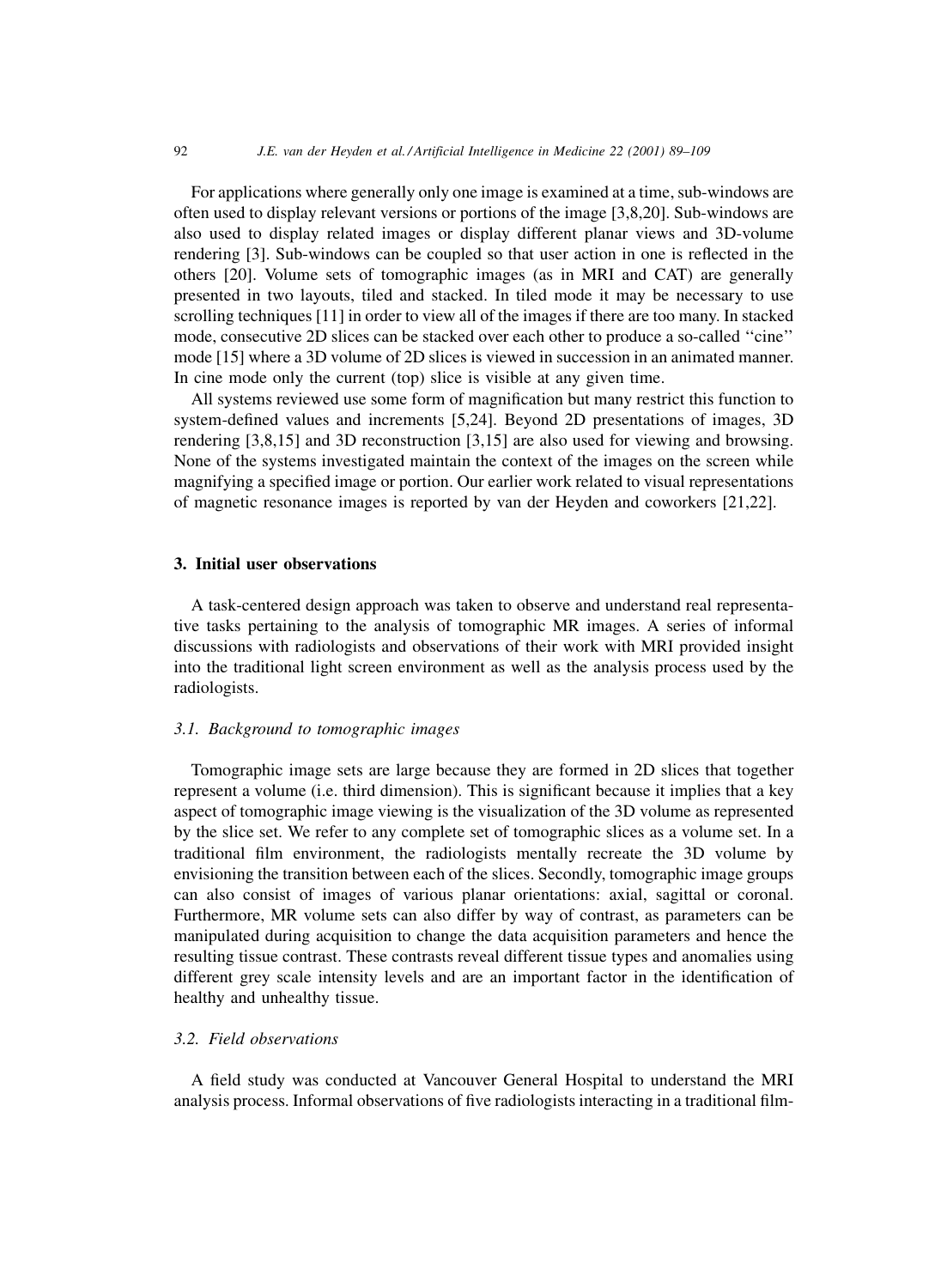oriented environment were gathered over an 8-week period using researcher field-notes and videotape data. Observations were gathered during five 1 h diagnostic teaching sessions involving both intern and staff radiologists. Question and answer sessions were also conducted with the radiologists following the diagnostic sessions to better understand the nature of the images and the diagnostic process.

The light screen panel used in this study consisted of two visible screens positioned one above the other to form a 58 in.  $\times$  38 in. display area (see Fig. 1). Displaying MR images using this traditional technology allows up to eight MRI films to be placed on the visible screens where each film measures 14 in.  $\times$  17 in. and contains 15–20 images depending on image size and shape. Other screens may also be loaded with images but are hidden from the display and must be moved into the lighted area to be viewed. Films are initially arranged on the light screen by the radiologist in training who arrives first and makes an initial interpretation. The staff radiologist arrives later to lead the final analyses. Usually the images related to one MR case study fit on two screens and thus are viewed as one continuous display area but occasionally more than two screens are required to display the images. Films are arranged according to volume sets where appropriate or according to individual preference. Films from different studies are sometimes included in the case, such as historical images for reference. Some films may also be initially excluded as not relevant.

Observations gathered from the research field-notes, video tape data, and interviews identified 13 key aspects of the MRI analysis process. These observations are summarized in Table 1, column 1.

## 3.3. Discussion of initial field study

An MRI study contains a large and complex set of images, involving various subsets of images with interrelations, which are important to the diagnostic analysis. Radiologists search for many types of anomalies both within an image and across related images. At the same time, comparisons among slices involve transitions from one slice to the next comparing to the "norm" in order to locate unhealthy anomalies. Sometimes, symmetry is also used in this comparison to the norm. Planar views are used to fill gaps and provide a "whole picture". Often, all of the comparisons are necessary in order to obtain a final diagnosis.

Observations and discussions reveal that all images are scanned at least once and several subgroups of images are highlighted for simultaneous viewing and comparison purposes. Permanently positioning films into subgroup clusters is not feasible since some images are used in multiple subgroups. Radiologists solve this problem by dynamically reorganizing the films when needed or physically moving around the display space to view the disconnected images. Although this method appears cumbersome, it allows radiologists complete control and flexibility with regard to which images they view up close, which images they view as a group and which image sets they scan as a whole.

Further examination of the observations and comments from the radiologists resulted in identification of tasks and associated requirements (shown in Table 1, columns 2 and 3). These requirements can be grouped into three main categories: control, navigation, and detail-in-context.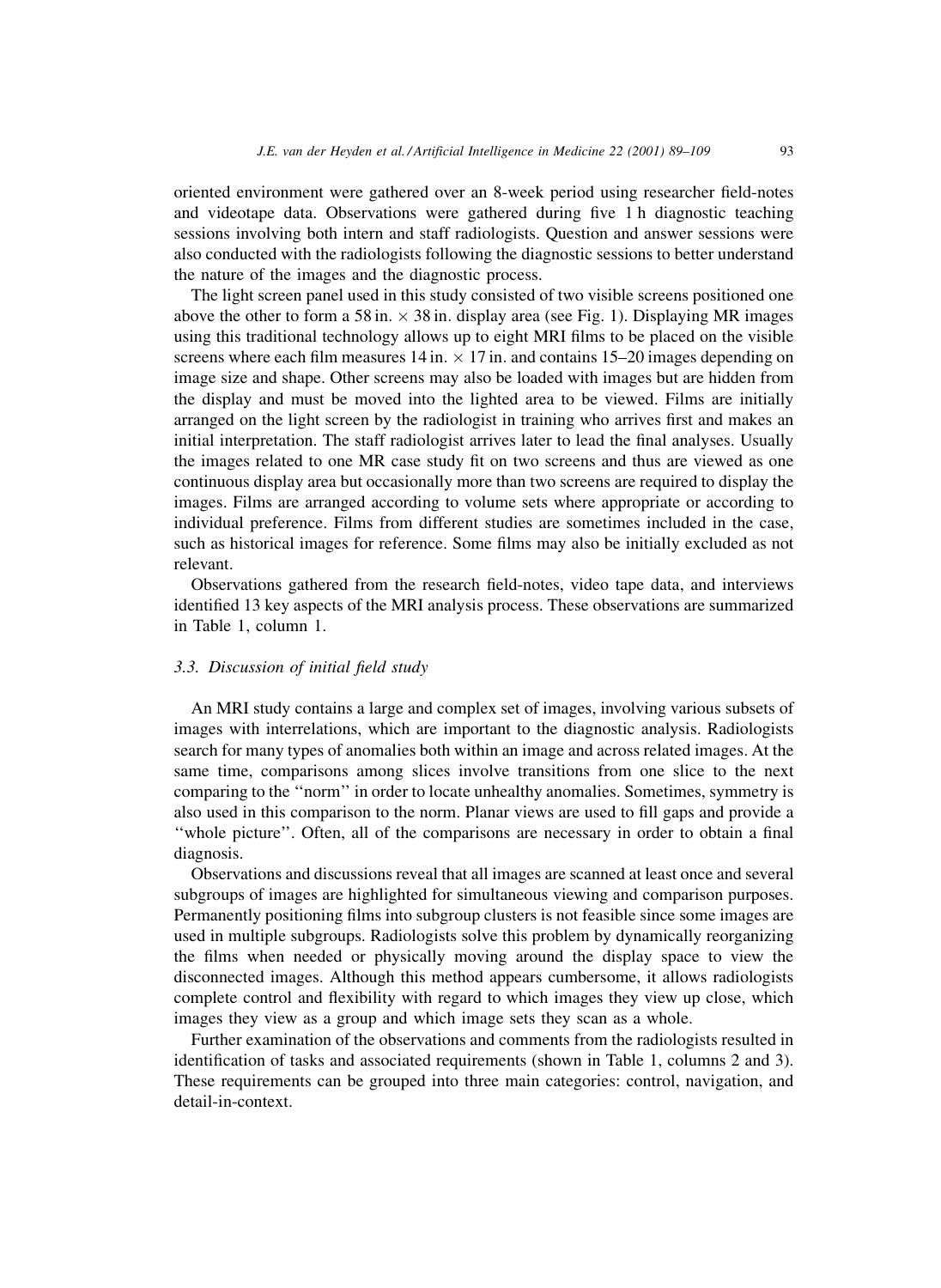# Table 1 User observations and associated tasks and requirements

| $\#$ | <b>Observations</b>                                                                                     | <b>Tasks</b>                                          | Requirements                                                                                                                            |
|------|---------------------------------------------------------------------------------------------------------|-------------------------------------------------------|-----------------------------------------------------------------------------------------------------------------------------------------|
| 1    | Placing films on the light screen.                                                                      | Set-up films for viewing.                             | Ability to choose films and film position<br>for the session from the current case study.                                               |
| 2    | Moving from top to bottom, right to left, of the<br>light screen to view every image.                   | Scan all images.                                      | Ability to view all films in the<br>presentation simultaneously.                                                                        |
| 3    | Pointing at images from different areas of the<br>light screen.                                         | Select images from different volume sets.             | Ability to find and select images from any<br>volume set.                                                                               |
| 4    | Pointing at specific areas within an image,<br>examining and sometimes measuring the areas.             | Examine images closely.                               | Ability to view an image up close.                                                                                                      |
| 5    | Pointing at an image while examining other images<br>and returning periodically to the reference image. | Mark an image for future reference.                   | Ability to locate, relocate and mark images.                                                                                            |
| 6    | Pointing at several images one by one repeatedly<br>and examining each individually in sequence.        | Compare multiple images.                              | Ability to group related images from different films.                                                                                   |
|      |                                                                                                         |                                                       | Ability to view some images in user created<br>groups up close without losing sight of the<br>rest of the images in the group.          |
| 7    | Sweeping hand motion across an entire<br>film especially in the initial stages of viewing.              | Interpret a film as a volume.                         | Ability to view a volume set as a group<br>with adequate detail.                                                                        |
| 8    | Moving light panels up and down to bring<br>images closer to the viewer.                                | View images up close.                                 | Ability to view groups of images up close.                                                                                              |
| 9    | Moving films to a different location for<br>better grouping and context during consultation.            | Group films.                                          | Ability to control relative position of films<br>during session.                                                                        |
| 10   | Holding film up to light panel.                                                                         | View images up close.                                 | Ability to view one or more images up close<br>without losing sight of other images in the<br>set or losing sight of other volume sets. |
| 11   | Removing films from the light panel.                                                                    | Clear space in the display area.                      | Ability to control information hiding.                                                                                                  |
| 12   | Adding films for additional information.                                                                | Add supplementary information during<br>consultation. | Ability to add films to the session while it is<br>ongoing.                                                                             |
| 13   | Returning to view previously selected images<br>multiple times.                                         | Revisit image groups for more detailed<br>inspection. | Ability to locate and relocate groups<br>of images.                                                                                     |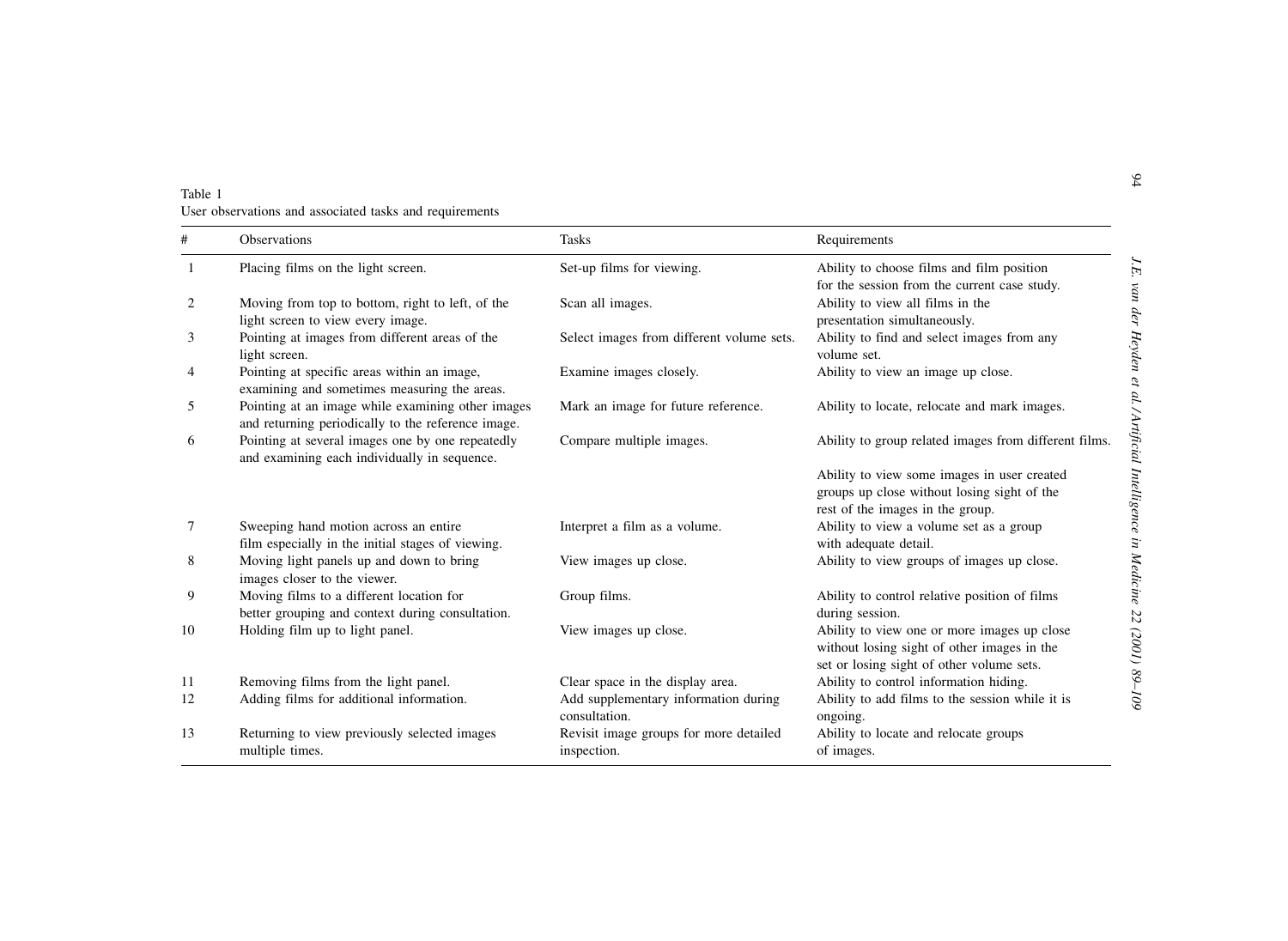- *Control:* Provide flexible user control over the location, size, visibility and membership of groups. This includes the ability to interactively create user-defined image groups from non-sequential images and to control group location, visibility and display size.
- $\bullet$  *Navigation*: Ability to locate and relocate images as well as groups of images. This involves the user knowing where to find an image or image group that is of current interest.
- *Detail-in-context:* Ability to view one or more images (image groups) up close while still viewing the remaining images. This includes the ability to present individual image detail and related contextual images at the same time without enlarging the space occupied by the specified group.

## 4. Initial design solution

The information gathered from the related work and the initial observations are combined to create an initial design approach that addresses the three requirement categories: control, navigation and *detail-in-context*. The common approach to computerized image presentation is to provide an anchored display area in which a number of images are displayed. This approach is fairly rigid and does not provide the user with much control over image sequence, position or context. For example, if the user chooses four images per display, the images will appear sequentially in the display area four at a time. The user cannot position, group, hide or enlarge images as desired, and the sequence of the group cannot be changed. The display area also suffers from the detail-in-context problem. This problem is often addressed by scrolling, panning and coupled windows. However, these methods all require a shift of focus on the part of the user and this cognitive chore can be disruptive and especially undesirable when comparison of images is crucial for medical diagnosis.

Five design directions are chosen to overcome these shortcomings and satisfy the design requirements identified from the initial user observations: metaphor, structure, windowing, workspace and detail-in-context. The adaptation of the light screen *metaphor* and existing MRI data *structure* do not directly address the requirements identified but provide a familiar theme from which to apply the other three directions.

## 4.1. Windowing

Use windowing techniques to provide control and flexibility. This addresses the *control requirements* since windows can easily be adapted to incorporate desirable interactive grouping features. Films, which represent volume sets, are placed in windows to achieve user control of location, size and visibility components. Fig.  $2(a)$  shows six films set up and ready for viewing. Each film has been placed in a window and can be moved, resized, closed or iconized. Fig. 2(b) demonstrates a film being enlarged. Users can also create user-defined image groups by placing individual images into an empty window as shown in Fig.  $3(a)$ –(c).

## 4.2. Workspace

Use the workspace concept to provide easy access to film overviews. This addresses the *navigation requirements* by organizing the work area and facilitating navigation of films.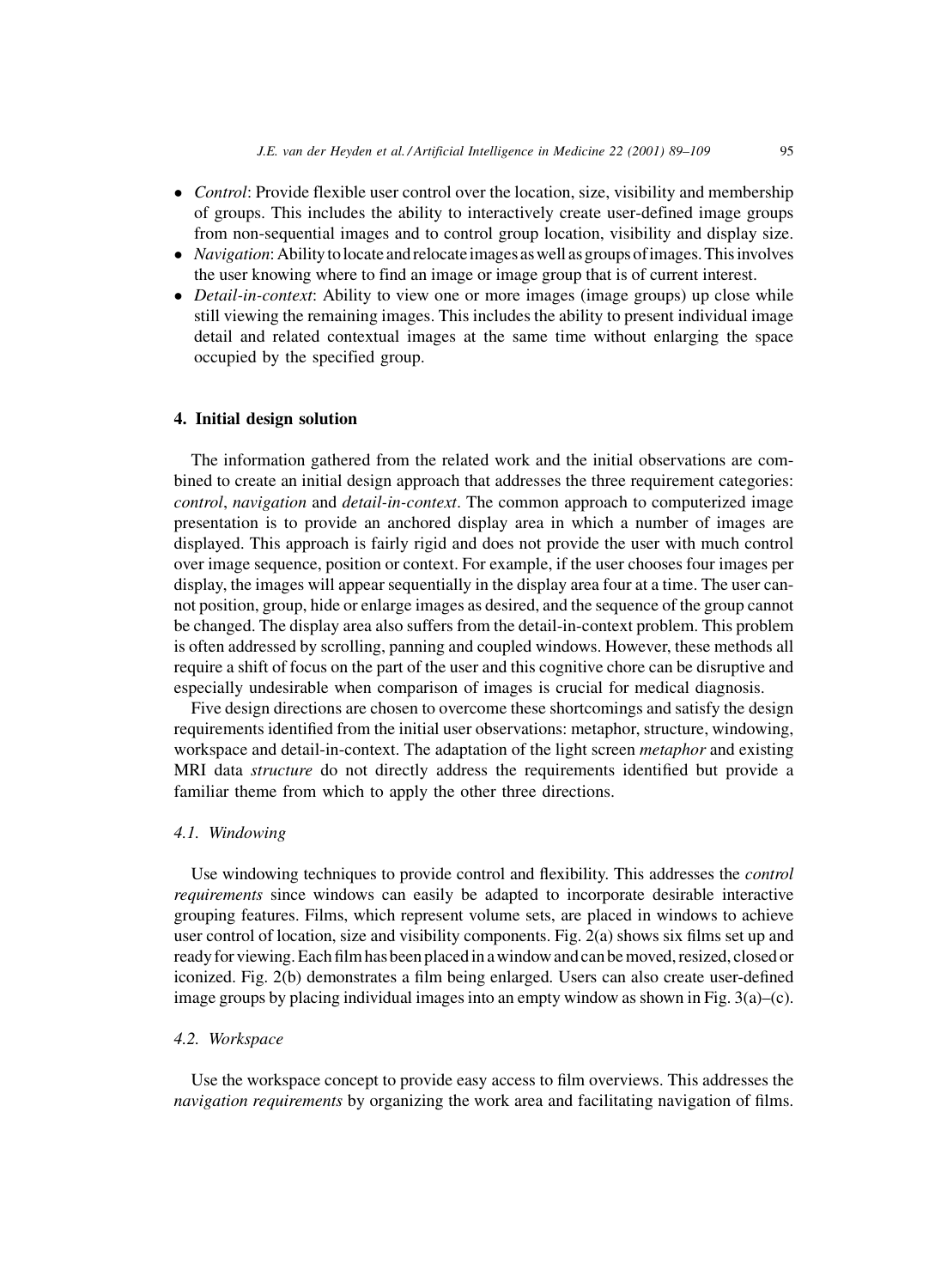

Fig. 2. Volume films as windows.

Workspaces and overviews are defined to represent either the full case study or a subset of the study used in a working analysis session.

# 4.3. Detail-in-context

Use detail-in-context techniques to provide flexible image layouts that do not sacrifice contextual information. This addresses the *detail-in-context requirements* by supporting the selection of one or more "focal" images for enlargement and shrinking the remaining images so they remain visible but fit in the limited space. Detail-in-context requires further examination before adaptation to the problem can be attempted. Sections 5 and 6 discuss



Fig. 3. Creating and enlarging a user-defined group.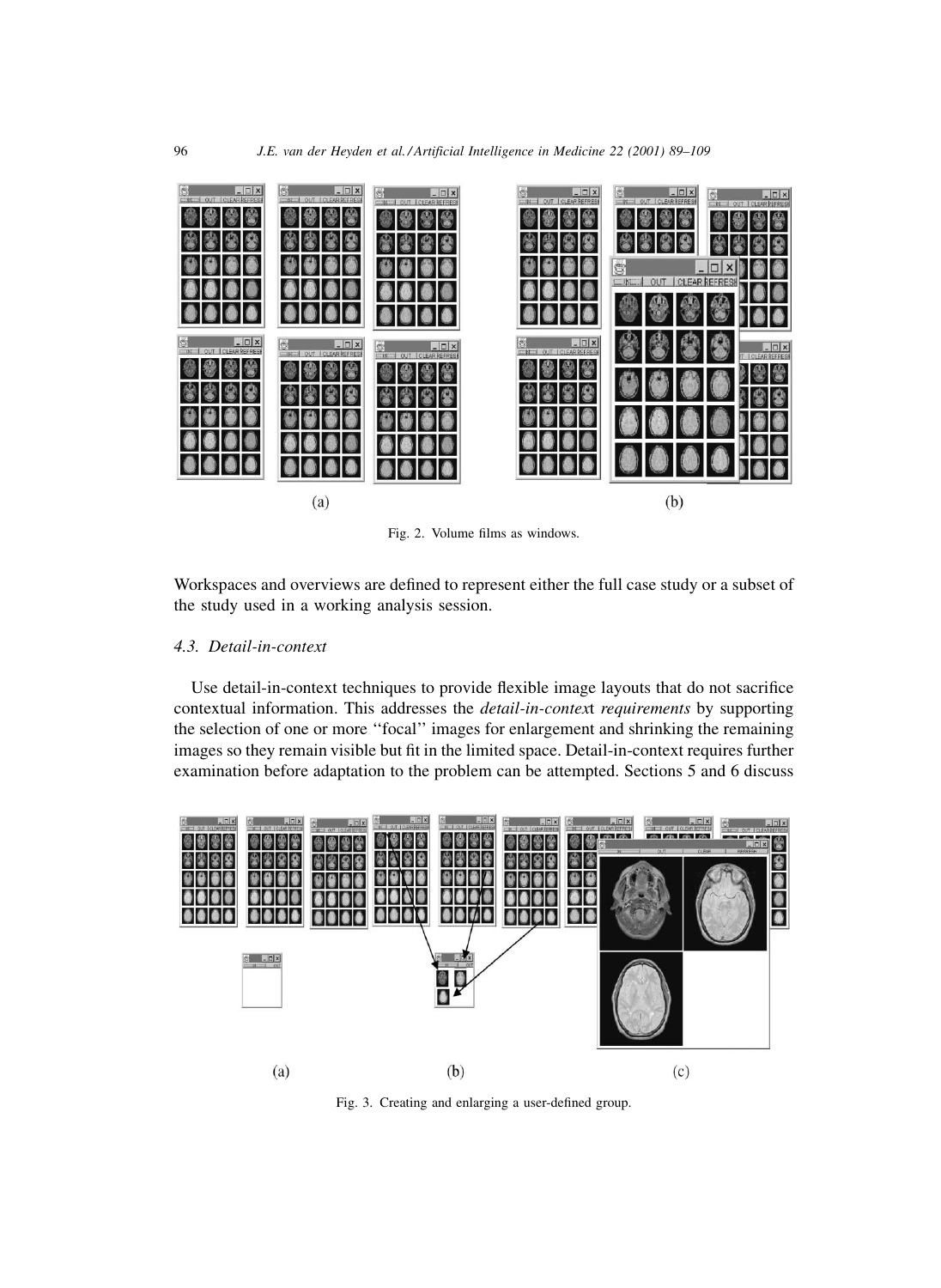MRI specific criteria for detail-in-context techniques and apply these to an algorithmic solution. The feasibility and usefulness of all design proposals are investigated in the user study in Section 7.

## 5. Detail-in-context for tomographic medical images

In order to address the screen real estate problem, current medical viewing systems rely on standard zooming and panning techniques, in combination with large screens or multiple computer screens. Zooming and panning techniques can only solve part of the problem, as in order to provide space for the magnification of an image, the image context is sacrificed. Meanwhile, large and multiple screens are expensive and often not an option for smaller hospitals or for use in remote consultation. By using a detail-in-context technique, whole images can be enlarged while other images remain visible, though deemphasized. More images can be displayed on the screen without losing image size or detail in selected images. The rest of this section examines the possibility of applying detail-in-context techniques to tomographic image viewing, particularly to MRI.

## 5.1. Framework for detail-in-context in MRI

To develop an appropriate detail-in-context technique for MRI viewing we first develop a framework of parameters as they relate to this application. Detail-in-context techniques spatially re-organize data elements, changing the relative emphasis through different transformations. If the full context is to remain to some degree visible, an increase in scale for a selected region of the presentation has to be compensated for by a corresponding decrease in scale elsewhere in the presentation. Therefore, all detail-in-context techniques make use of some type of distortion in order to achieve the detail-in-context presentation. These distortions can vary considerably in approach and in visual effects. As a result, a particular detail-in-context technique may be more or less suited to a particular set of data and tasks. Introducing the use of distortion to viewing of medical images must be done with care. To this end, we examine distortion parameters and develop a framework of distortion effects that relates directly to MRI viewing requirements. The framework does not attempt to deal with graphical or algorithmic aspects of the detail-in-context techniques but rather is developed from an MRI application perspective. At each level of categorization the relative applicability to MRI viewing is noted and only sections relevant to MRI viewing are expanded.

#### 5.1.1. Fundamental parameters for viewing medical tomographic images

A normal view [14] is a view that has not been transformed, that is a view with no enlarged focal elements, and serves as a basis from which our classifications are described. From the perspective of MRI viewing the fundamental parameters are: the basic types of distortion, the types of data elements, and the number of focal elements.

5.1.1.1. Basic-distortion types. Detail-in-context techniques achieve data manipulation by: scaling, where focal areas are enlarged and contextual areas shrunk; filtering, where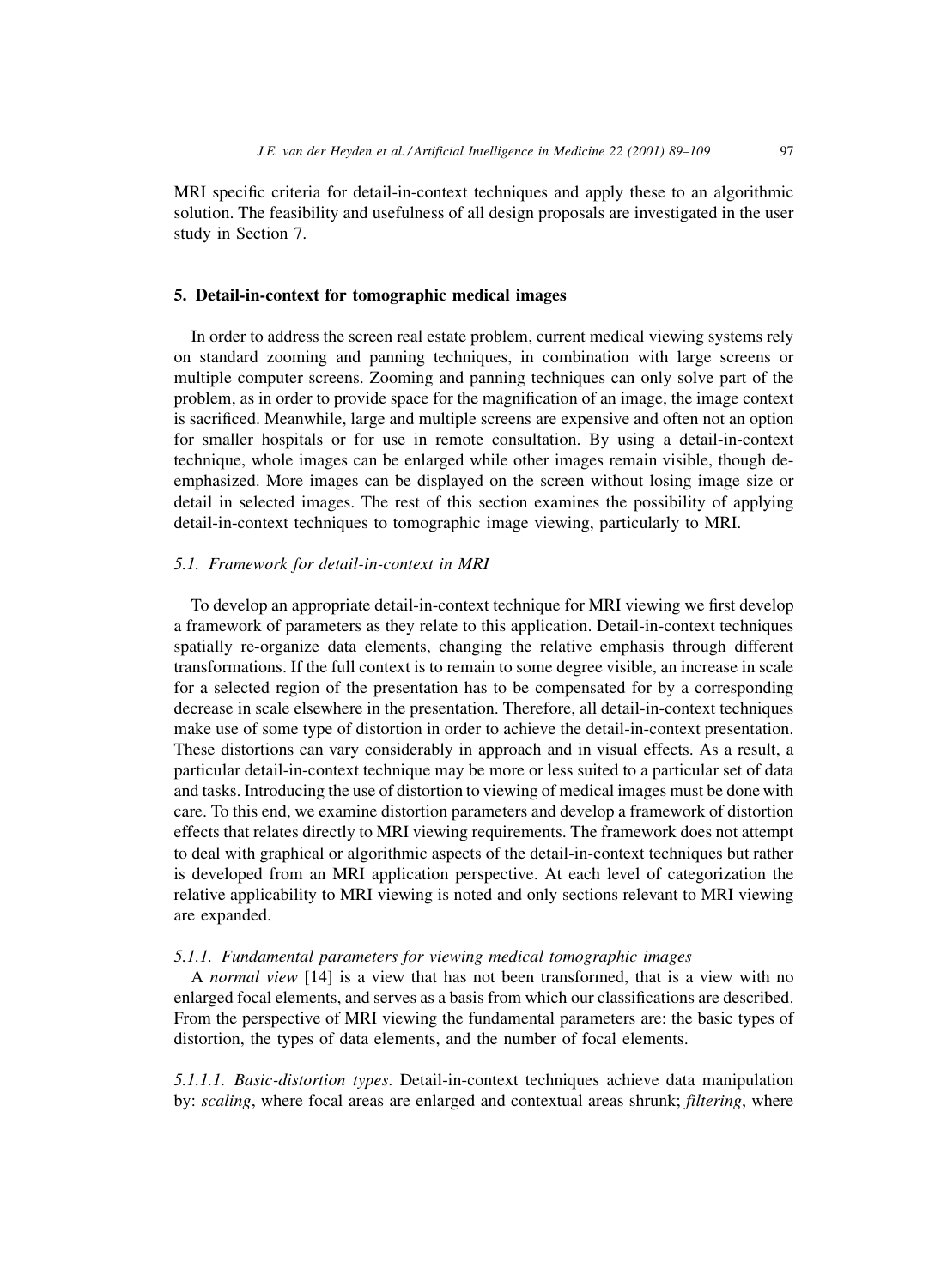98

contextual areas are hidden; or by *abstraction*, where contextual areas are abstracted or nested. In addition, it is possible to have many *levels* of distortion where each level introduces a different degree of scaling, filtering or abstraction. For medical image data, we cannot abstract the data in any way that will render it unrecognizable or which will obscure the image segmentation used by the radiologists in the analysis. Furthermore, we do not want to remove images from sequences under examination. For this reason, *scaling* is the only basic distortion type that may be acceptable for our application of MRI viewing.

5.1.1.2. Data element types. We define the fundamental data element types: point, region, and *node*, from a presentation perspective. Point data usually involves an image where pixels relate to each other forming a picture that is recognizable to the user. An example of this is a geographical map. Region data is defined as consisting of non-overlapping areas that are not separated by any space. When regions are used as data elements, variations in distortion are usually applied by region, creating distortions that are uniform across a region. Node data elements are separated spatially and each node represents a complete concept or picture. Nodes are typically used in presentations that involve graph structure layouts. Distortion of nodes is usually performed on the nodes, and distortion within a node is uniform. Since MR images are treated as separate entities and manipulated as such, we identify node data as the fundamental MRI data type. These data elements are typically either *focal*, the elements of interest, or *contextual*, elements having contextual value which do not require detailed representation. A *focal node* refers to a node that is scaled up or magnified, and *contextual nodes* refer to those nodes that are scaled down.

5.1.1.3. Number of focal elements. Some detail-in-context techniques support multiple focal elements while earlier techniques recognized only a single focal element. Since the analyses of MRI includes comparison of two or more images we assume the necessity of multiple focal nodes for the rest of the discussion.

#### 5.1.2. Expanding the scale basic-distortion parameter

5.1.2.1. Relative-distortion types. Scaling can result in two relative-distortions: relativeshape-distortion and relative-size-distortion. Relative-distortions are distortions of properties which rely on the relationship between data elements or between different aspects of any given data element. Relative-shape-distortion occurs when the shape of an element is distorted. For instance, this can happen when one dimension of the element is scaled to a greater degree than the other dimension. Relative-shape-distortions are unacceptable in medical images as the preservation of aspect ratio is very important. Relative-size is a relation between data elements. When some elements are scaled to a different degree than other elements, uniform relative-size is lost and a relative-size-distortion is created. Therefore, in terms of scaling, only relative-size-distortions are acceptable.

5.1.2.2. Positional-distortion types. Positional-distortions are changes in the spatial organization of data elements are defined with respect to the normal view. Misue et al. [13] explain how the preservation of positional relations across a distortion transformation may facilitate the preservation of the "mental map" that the user creates. They identify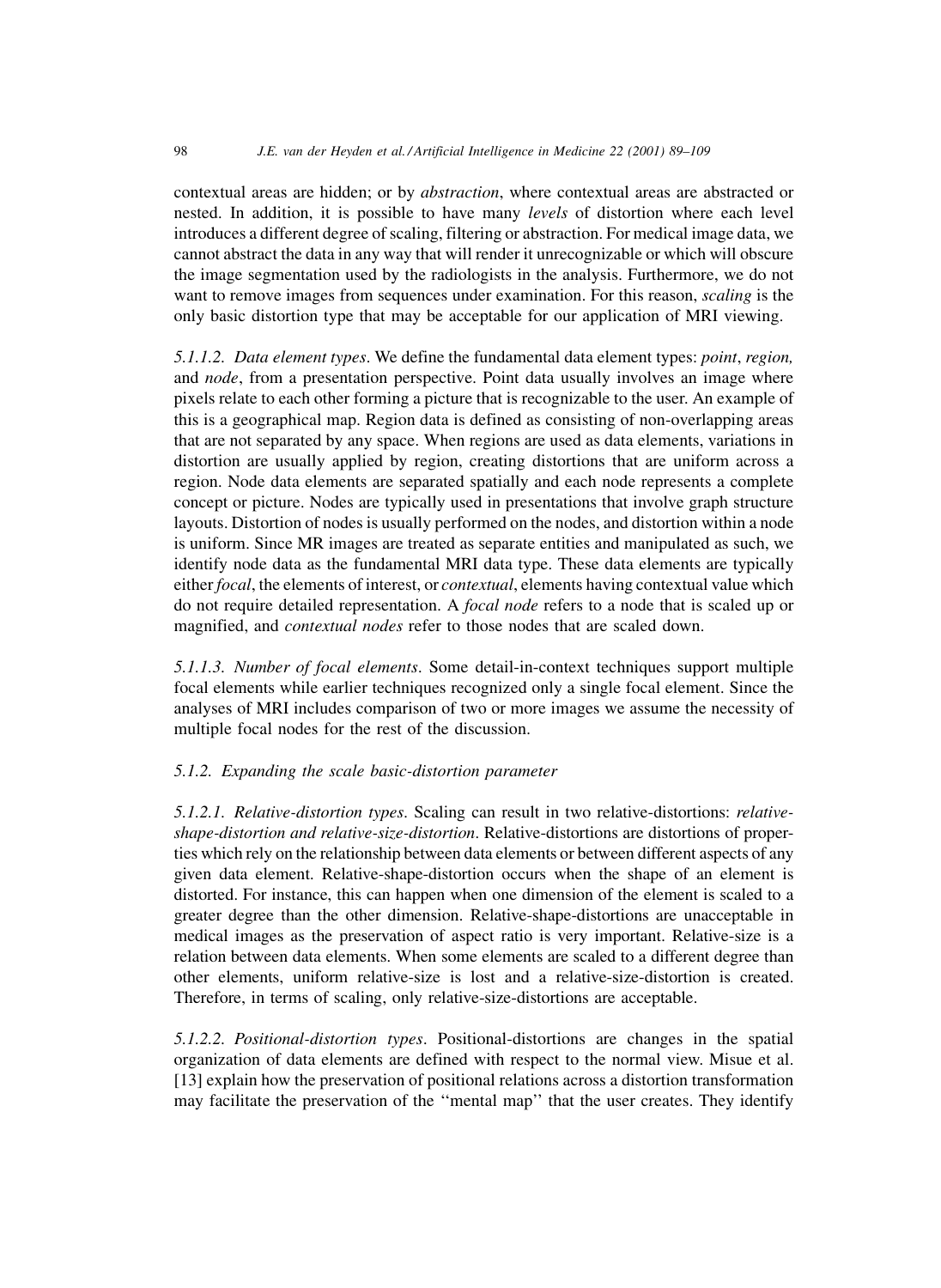| Table 2                |
|------------------------|
| Positional-distortions |

| Type of positional-distortion | Description of effect of distortion                                                                                                                                                                                    |
|-------------------------------|------------------------------------------------------------------------------------------------------------------------------------------------------------------------------------------------------------------------|
| Orthogonality-distortion      | Right/left, up/down relations are not maintained.                                                                                                                                                                      |
| Proximity-distortion          | Near and far relations are not maintained.                                                                                                                                                                             |
| Topology-distortion           | Inside/outside relationships are not maintained.                                                                                                                                                                       |
| Parallelism-distortion        | Data elements that lined up in straight lines in the original view no longer<br>do. This distortion can be considered as part of the orthogonality property.<br>In this case the orthogonality is said to be "strict". |
| White-space-distortion        | White space vs. used space ratio has changed. Usually manifests in poor<br>space utilization and redundant white space.                                                                                                |

three such relations: *orthogonality, proximity* and *topology*. We add *parallelism*, a term used in [19] with respect to graph layouts, and *white space* to possible positionaldistortions. Parallelism refers to the alignment of the images, in particular keeping image centers in a given row or column in a straight line. White space refers to the amount of space that is not utilized by either the focal nodes or the contextual nodes (for radiologists, this is actually black). Positional-distortions are summarized in Table 2.

Sequential positioning of images and maintenance of positioning information are very important for the MRI analysis task. We interpret this as a need to preserve orthogonality and maintain at least some parallelism. Therefore, positional-distortions that affect orthogonality of the layouts are considered unacceptable and while it is possible that small adjustments in parallelism may be acceptable, we will endeavour to minimize these. Further, distortions that affect proximity are only minimally acceptable in that we will allow the distances between nodes to change but not which nodes are adjacent to which. Topological changes such as overlapping are not considered acceptable. Finally, we would like to reduce white space in an effort to both maintain simplicity of layout and also to utilize as much space as possible thus allowing the images to be as large as possible.

5.1.2.3. Distortion levels. We define a distortion level as the degree of occurrence of a fundamental distortion, which, for this discussion is the degree to which a node has been scaled. Table 3 outlines the distortion levels. The difference between *dual-level-distortion*, exactly two levels of distortion, and *multi-level-distortion*, is considerable when judging its suitability. Often multi-level-distortions attach a weight to data elements that is related to the element's distance from the focus. As relative scale is applied according to this weight, this can result in constantly changing the degree of scaling across the contextual elements.

| Table 3<br>Distortion levels                                                  |                                                                                                             |  |  |  |  |  |
|-------------------------------------------------------------------------------|-------------------------------------------------------------------------------------------------------------|--|--|--|--|--|
| Type of distortion levels                                                     | Description of distortion                                                                                   |  |  |  |  |  |
| Dual-level-distortions                                                        | Two distortion levels, one for focal nodes and one for contextual<br>nodes.                                 |  |  |  |  |  |
| Focal-node-multi-level-distortions<br>Contextual-node-multi-level-distortions | More than one distortion level among focal nodes.<br>More than one distortion level among contextual nodes. |  |  |  |  |  |

 $QQ$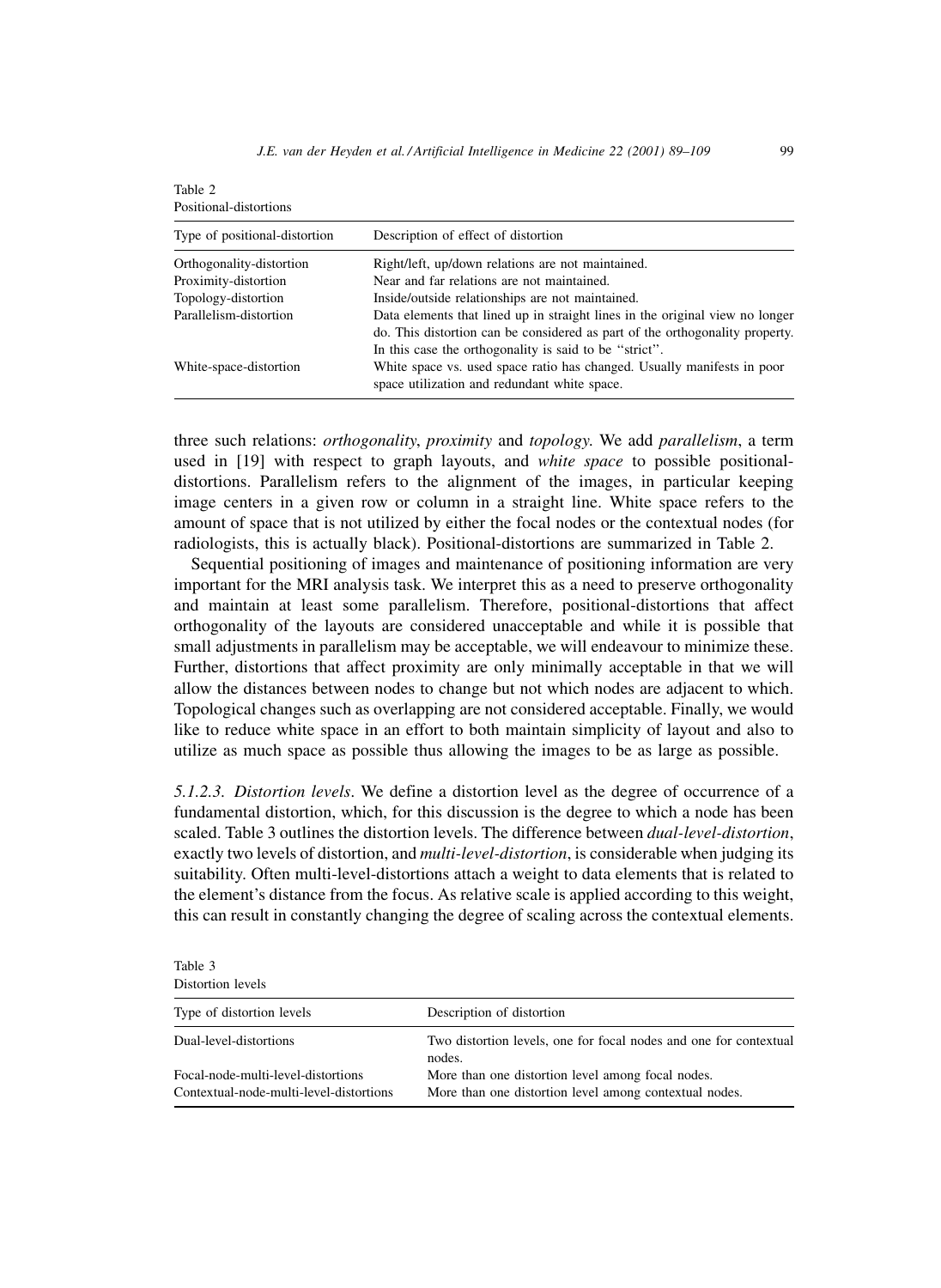| Distortion acceptability for MRI presentation requirements                 |           |                                                        |                         |  |  |  |  |
|----------------------------------------------------------------------------|-----------|--------------------------------------------------------|-------------------------|--|--|--|--|
| Type of distortion<br>Minimally acceptable<br>Acceptable<br>Not acceptable |           |                                                        |                         |  |  |  |  |
| Relative-distortion                                                        |           | Relative-shape-distortion<br>Relative-size-distortion. |                         |  |  |  |  |
| Positional-distortion                                                      | Proximity | Parallelism, white space                               | Orthogonality, topology |  |  |  |  |
| Distortion levels                                                          | Dual      | Contextual-nodes-multi-level                           | Focal-nodes-multi-level |  |  |  |  |

| Table 4 |                                                            |  |  |  |
|---------|------------------------------------------------------------|--|--|--|
|         | Distortion acceptability for MRI presentation requirements |  |  |  |

With a dual-level-distortion, all contextual elements are equal. Even three levels of distortion introduces an element of complexity to the resulting display.

#### 5.2. Suitable criteria for MRI presentation

Categorizing the different aspects of distortions in this manner creates a framework that aids in determining suitable criteria for the current application, MRI viewing, and in choosing a detail-in-context technique that most closely fits these criteria. Criteria include the ability to have multiple focal elements and to operate on a node data element type. The acceptability of the basic-distortions for MRI viewing is categorized in Table 4 as, acceptable, minimally acceptable and not acceptable.

## 6. Detail-in-context techniques for MRI viewing

From our observations, we believe that using a detail-in-context technique may address the radiologist's need to examine MR images in detail while still maintaining the contextual information from the sequence. To adhere to stringent constraints outlined in the above criteria, we examine research in computational presentation in order to find an appropriate detail-in-context technique that fulfills our MRI viewing requirements.

We eliminate a large class of detail-in-context techniques that employ continuous changes in level of distortion since this violates the requirement to minimize the number of levels of distortion. (i.e. [10,12]). Also, the Zoom family [2] is not appropriate as it allows a looser interpretation of orthogonality than would be ideal in this case. Bifocal display [18] comes closer as it has only two levels of distortion and preserves orthogonality; however, it has only a single focus.

Though developed for software engineering, the orthogonal variant of the SHriMP [19] approach provides the closest to fit to the observed requirements, as it complies with most of the layout requirements described above. SHriMP uses scaling for emphasis, operates on discrete objects (or nodes) and can easily be implemented to provide multiple focal nodes. The individual objects are manipulated without distortion other than scaling in size, ensuring that the images themselves (i.e. their shapes) are not distorted. Furthermore, SHriMP also preserves orthogonal relationships in a manner that preserves parallelism. However, in the SHriMP orthogonal variant, although the shape of both focal and contextual nodes, relative-size, orthogonality and parallelism are maintained, space utilization is poor leading to white-space-distortion. As relative-size and parallelism distortions are minimally acceptable, we can trade these off against white-space problems.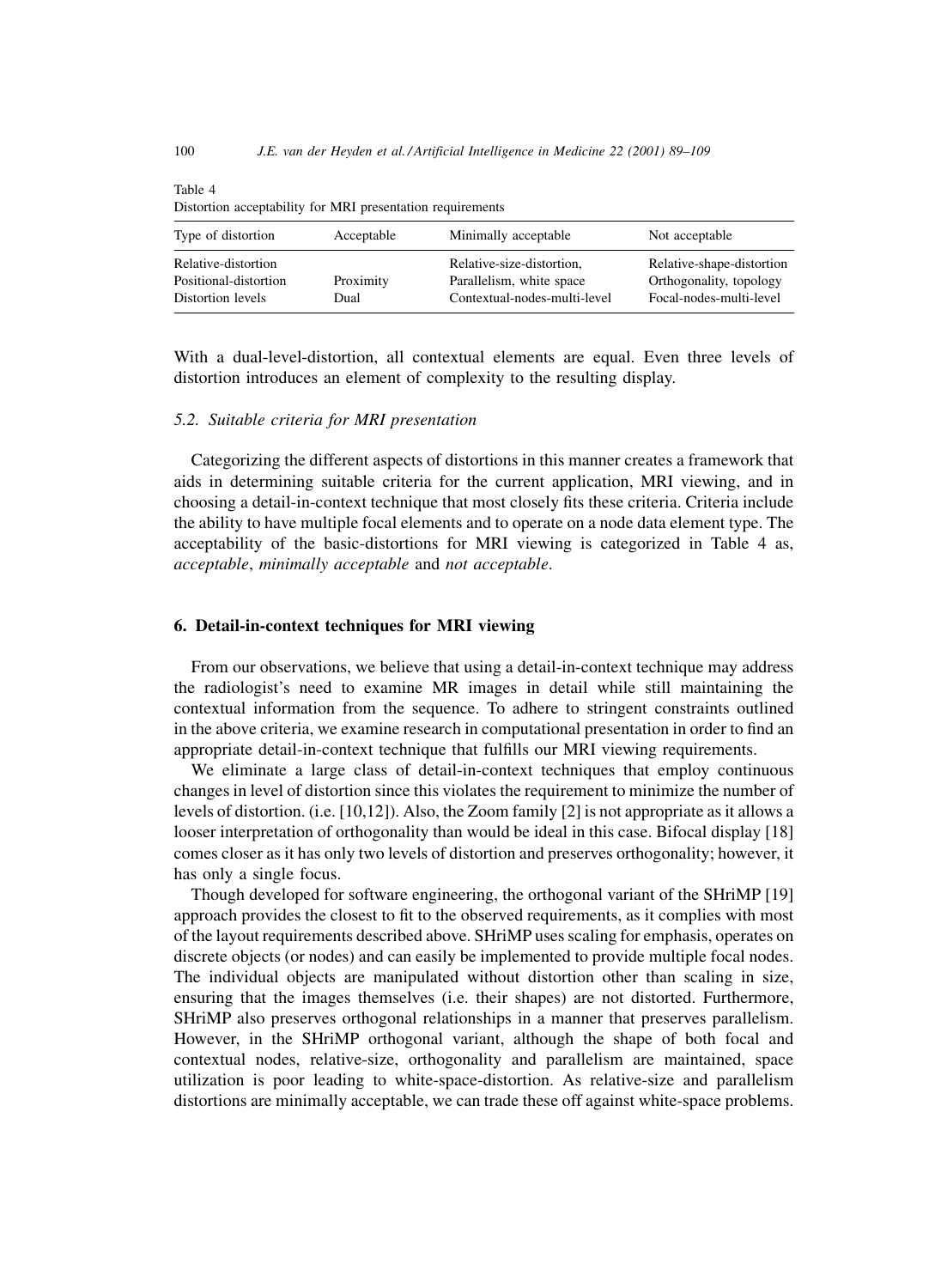In order to address the unique aspects and requirements of tomographic MRI viewing, we developed several alternative detail-in-context techniques [23]. Two of these, *space*preserving and constrained variants, seem promising but are also not precise matches to MRI viewing requirements.

## 6.1. SHriMP orthogonal variant

The SHriMP [19] algorithm assigns space to all nodes when one or more of those nodes have been magnified and ensures that all nodes remain within the available space and do not overlap. This algorithm limits distortion to scaling only and each node maintains its shape. This description is of one variant of the algorithm that maintains the orthogonality. All SHriMP variants are based on the principle of pushing nodes into a preliminary position in order to allow room for the focal node(s) and then scaling all nodes around the center point of the grid in order to fit them into the given space (see Fig. 4).

Storey [19] describes the translation vector  $[Tx, Ty]$  that pushes each node away from the focus. This vector can be found on a coordinate system where the origin is placed in the upper left-hand corner by partitioning the space into nine partitions, regardless of the number of nodes in the grid. The algorithm is based on the scaling equations

$$
x' = Cx + S(x - Cx) \tag{1}
$$

$$
y' = Cy + S(y - Cy) \tag{2}
$$

The point  $(x, y)$  is scaled around the point  $(Cx, Cy)$  according to scaling factor S. In this case  $(Cx, Cy)$  are the grid center coordinates. Including the translation vector T results in

$$
x' = Cx + S(x + Tx - Cx) \tag{3}
$$

$$
y' = Cy + S(y + Ty - Cy) \tag{4}
$$

In order to scale the nodes back to within the confines of the original space, the scale factor S must be set equal to the original grid size (original Size) divided by the grid size after the nodes have been pushed (requestedSize)



Fig. 4. Focal node is enlarged, non-focal nodes are pushed then scaled.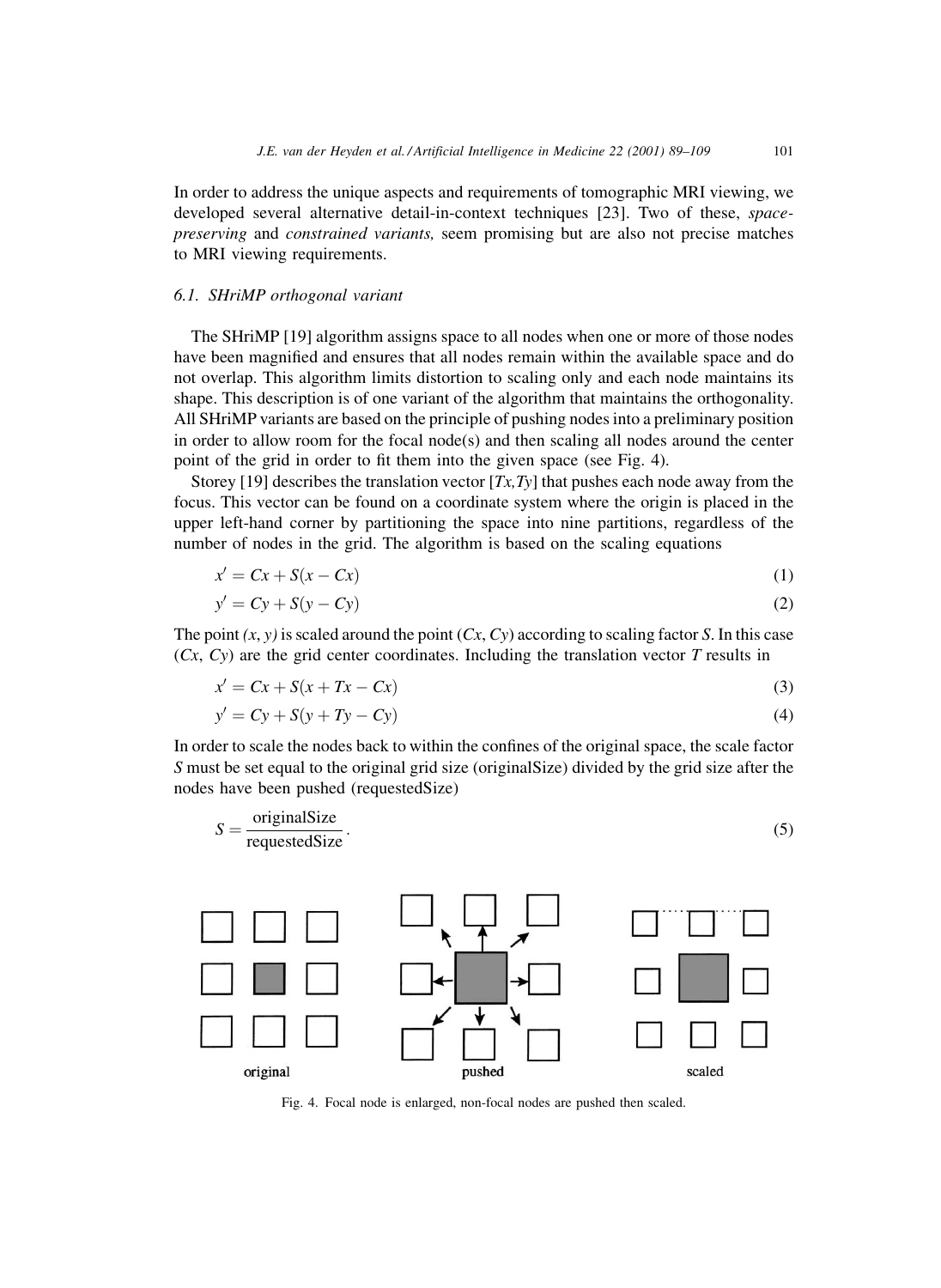

Fig. 5. (a) Shows the original SHriMP orthogonal variant and (b) shows the alternative space-preserving approach.

#### 6.2. Space-preserving variant

We look first at an intuitive approach to utilizing white space. Fig. 5(a) shows the layout resulting from the SHriMP orthogonal variant algorithm and a possible alternative spacepreserving variant (Fig.  $5(b)$ ) in which contextual nodes are larger. The SHriMP variant results in redundant white space that could be utilized by some, though not all, of the contextual nodes. For example, in Fig. 5(a), nodes directly in line with the expanding focal nodes, which are compressed towards the top (or bottom) of the grid, must shrink as focal nodes expand. However, the remaining contextual nodes do not suffer from the same restrictions and can remain larger (Fig.  $5(b)$ ). In the SHriMP algorithm (Fig.  $5(a)$ ) all contextual nodes conform to the minimum sized node and are thus of equal size. If relativesize is sacrificed we can obtain better space utilization. In the space-preserving variant (Fig. 5(b)) some contextual nodes remain larger though a relative-size-distortion has been introduced for the contextual nodes.

Unfortunately, sacrificing relative-size also leads to deterioration of parallelism. We can see by the figures that parallelism is sacrificed as we maximize use of space and increase number of node sizes. This can quickly lead to an unacceptable complexity in the resulting layout and it is necessary to be careful about the tradeoff between space usage and image complexity.

#### 6.3. Constrained variant

This approach relies on constraining the area affected by the algorithm. Subsections of the grid are isolated to act independently of each other. Magnification and scaling may occur in one section but not in others. By eliminating existing foci from further active sections, these foci are not resized when a new focal node is magnified. In this way, the focal nodes can be set to equal size even when selected sequentially. Fig. 6 shows a  $4 \times 4$ grid with first one section and focal node selected, and then a second section and focal node selected. Note that nodes outside of each section are not affected and that the focal nodes are the same size. It is possible using this variation, to maximize space preservation as many of the nodes need not scale down at all. However, sequential selection of foci can lead to many levels of distortion.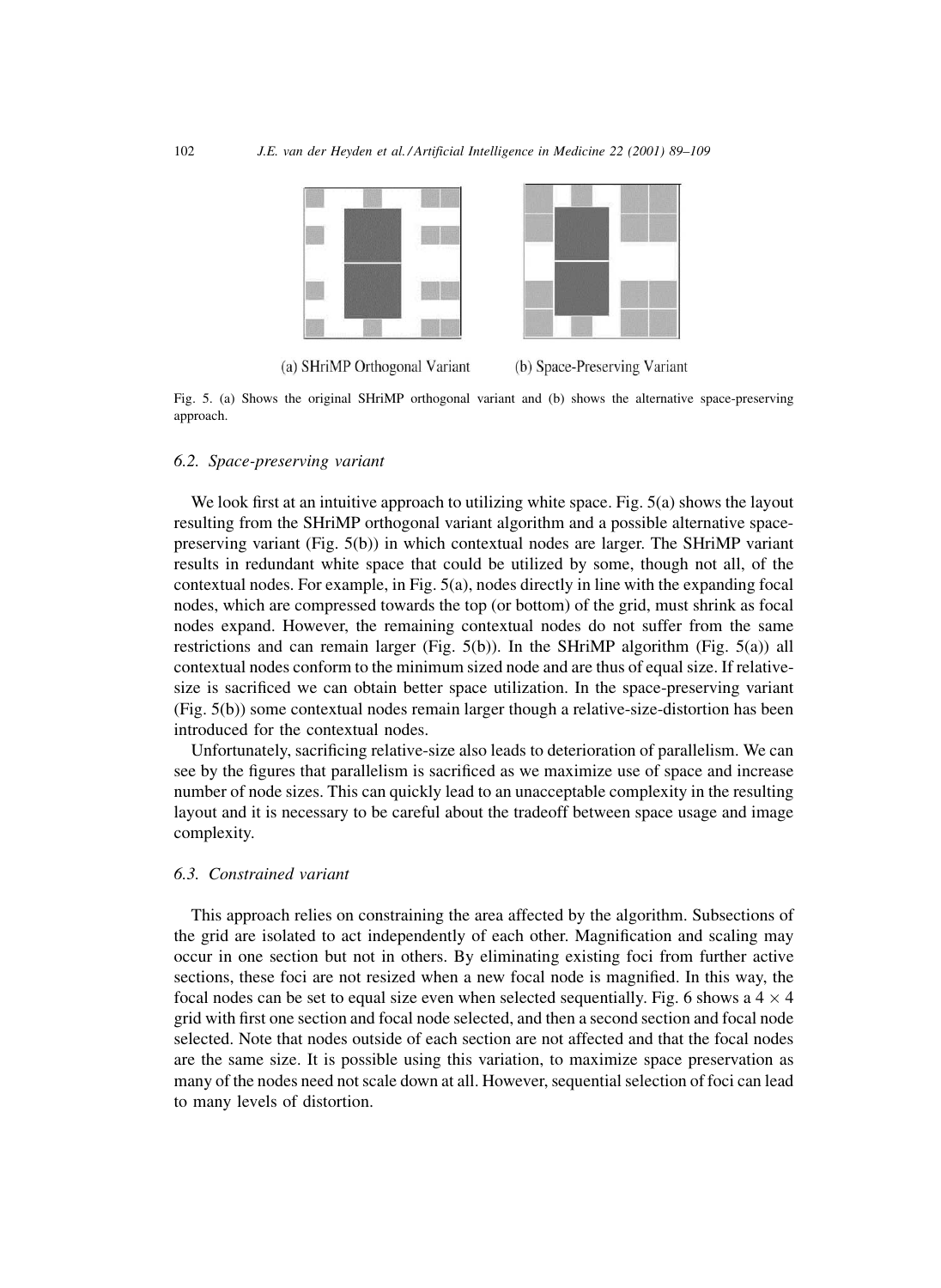

Fig. 6. Shows the constrained approach.

#### 7. User feedback study

An exploratory user feedback study comparing these layout variations was conducted to address some of the issues uncovered from the initial user observations, and to guide future design directions of MRI presentation on the computer screen. The study was designed to determine the validity of the proposed design directions as well as obtain specific user feedback on issues concerning the usefulness of film overviews, user control, and presentation of both detail and contextual information.

#### 7.1. Method

The study was conducted at Vancouver General Hospital, where three male radiologists participated. All three participants work with MRI and were available for MRI diagnostic consultation at the hospital, however, it was difficult to find additional expert participants (radiologists) who could afford the time and were willing to participate in the study. Due to the small number of participants, the information is considered informally, serving only to indicate possible acceptance of current concepts and directions for further work.

The researcher met separately on different days with each radiologist. Sessions lasted from 30 to 60 min. Participants were given answer sheets which listed question numbers but not questions, and provided additional space for comments. Questions were given verbally by the researcher from a written questionnaire. By asking the questions verbally, it was possible to provide further explanation and assess whether the questions had been understood. This was necessary because radiologists were unfamiliar with computer concepts such as windowing and detail-in-context layouts especially within the context of MRI. Additional clarification was also provided if requested by the participant. All questions were given in the same order for each participant.

Issues investigated in this study relate to the feasibility of MRI presentation on a computer screen related to the requirements derived from the initial user observations. It was also necessary to determine whether certain design directions (user control, navigation issues and detail-in-context) would be useful to the radiologists and usable in a MRI analysis task. The following section describes how these issues were evaluated along with the results.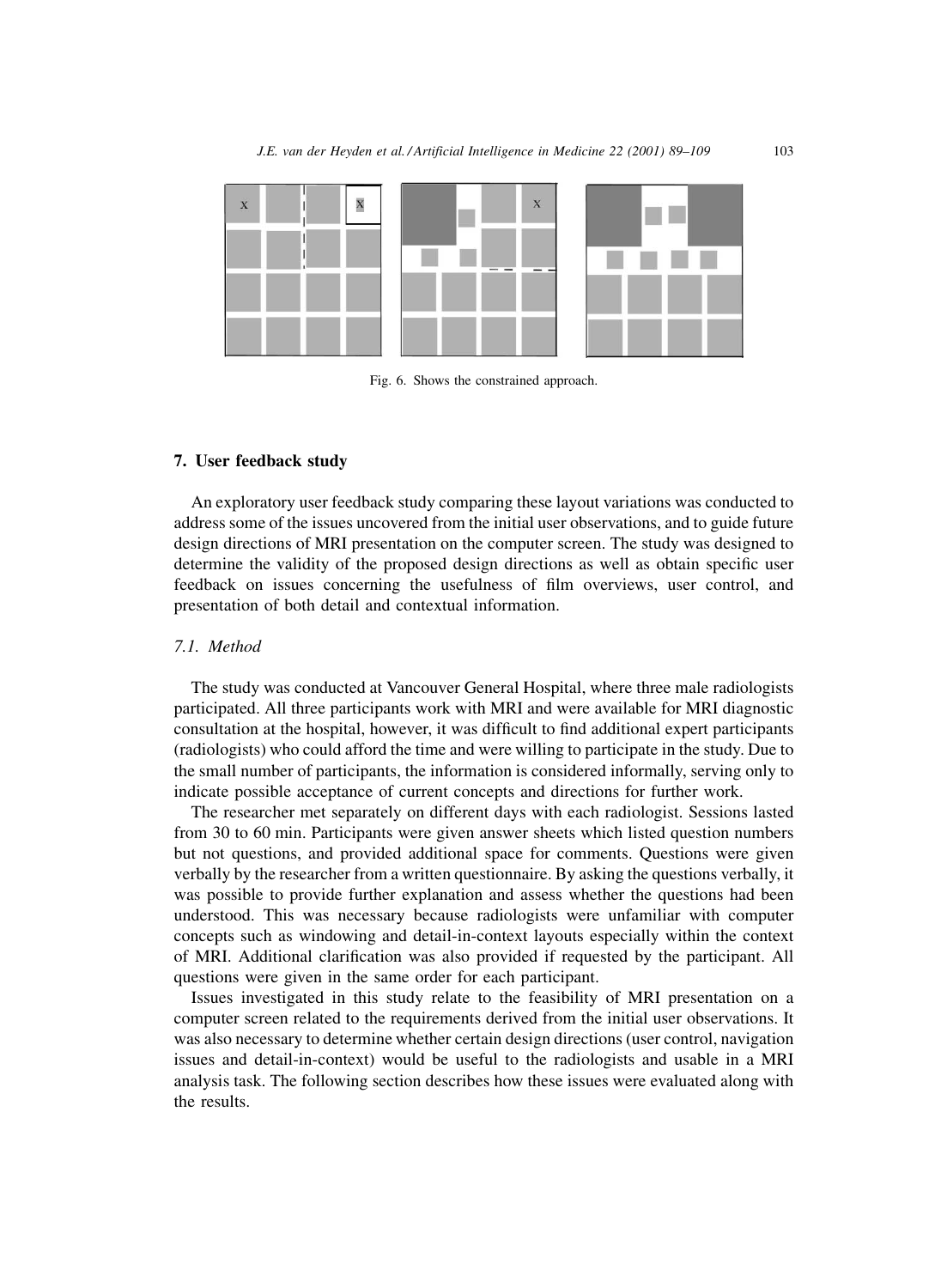| .<br>Minimal size of images to distinguish between criteria                       |                 |                        |  |  |  |  |  |
|-----------------------------------------------------------------------------------|-----------------|------------------------|--|--|--|--|--|
| Distinguishing between slices<br>Distinguishing between volume sets<br>Diagnostic |                 |                        |  |  |  |  |  |
| $25-45$ pixels                                                                    | $35-115$ pixels | Full size (256 pixels) |  |  |  |  |  |

## Table 5

## 7.2. Discussions

#### 7.2.1. Feasibility

Before delving into various presentation strategies to provide both local detail information and global context within a display, it was necessary to determine whether images smaller than normal size would be useful to the radiologists. The task of MRI analysis is extremely sensitive and misleading information cannot be tolerated. Radiologists were asked to specify the minimum image size that was acceptable for three types of analysis tasks: distinguishing between volume sets; distinguishing between slices; and for diagnostic purposes. The participants were given a series of 17 MR brain image sets ranging from 25 to 256 pixels (full size) and instructed to indicate the minimum size that would fulfill the specified requirements. Table 5 summarizes the minimum image sizes selected by the radiologists for each criterion.

As expected, all the radiologists agreed that full size images were necessary for diagnostic tasks. Interestingly though, for other peripheral tasks such as distinguishing between volume sets and distinguishing between slices, the minimum sizes specified were substantially smaller than full size (25–45 pixels squared).

While the image size results indicate the feasibility of placing multiple images on the display, it was also important to address whether the radiologists would find it useful to be able to view an overview of some or all of the volume films simultaneously on the screen, and if so, how many images they would like to view. Table 6 shows the radiologists ranking with respect to the usefulness of volume set overviews and the desired number of volume sets in an overview. The participants were asked to provide a range rather than just a number. The ranking scales ranged from 1 to 4 with 1 corresponding to not useful and 4 to most useful.

The results affirmed that having some or all volume sets on the screen at one time is desirable as long as they are distinguishable from each other. Participants also indicated

| Participant | Volume set<br>overview | Number of volume sets<br>desired (films distinguishable)<br>from each other) | Number of volume sets<br>desired (films diagnostic)<br>(full) size) |  |
|-------------|------------------------|------------------------------------------------------------------------------|---------------------------------------------------------------------|--|
| #1          |                        | All                                                                          |                                                                     |  |
| #2          |                        | $1 - 2$                                                                      | $4 - 8$                                                             |  |
| #3          |                        | 4–8                                                                          | 4–8                                                                 |  |

Table 6 Overall usefulness of user control features<sup>a</sup>

<sup>a</sup> Rankings from 1 (not useful) to 4 (most useful) and the number of volume sets desired in an overview.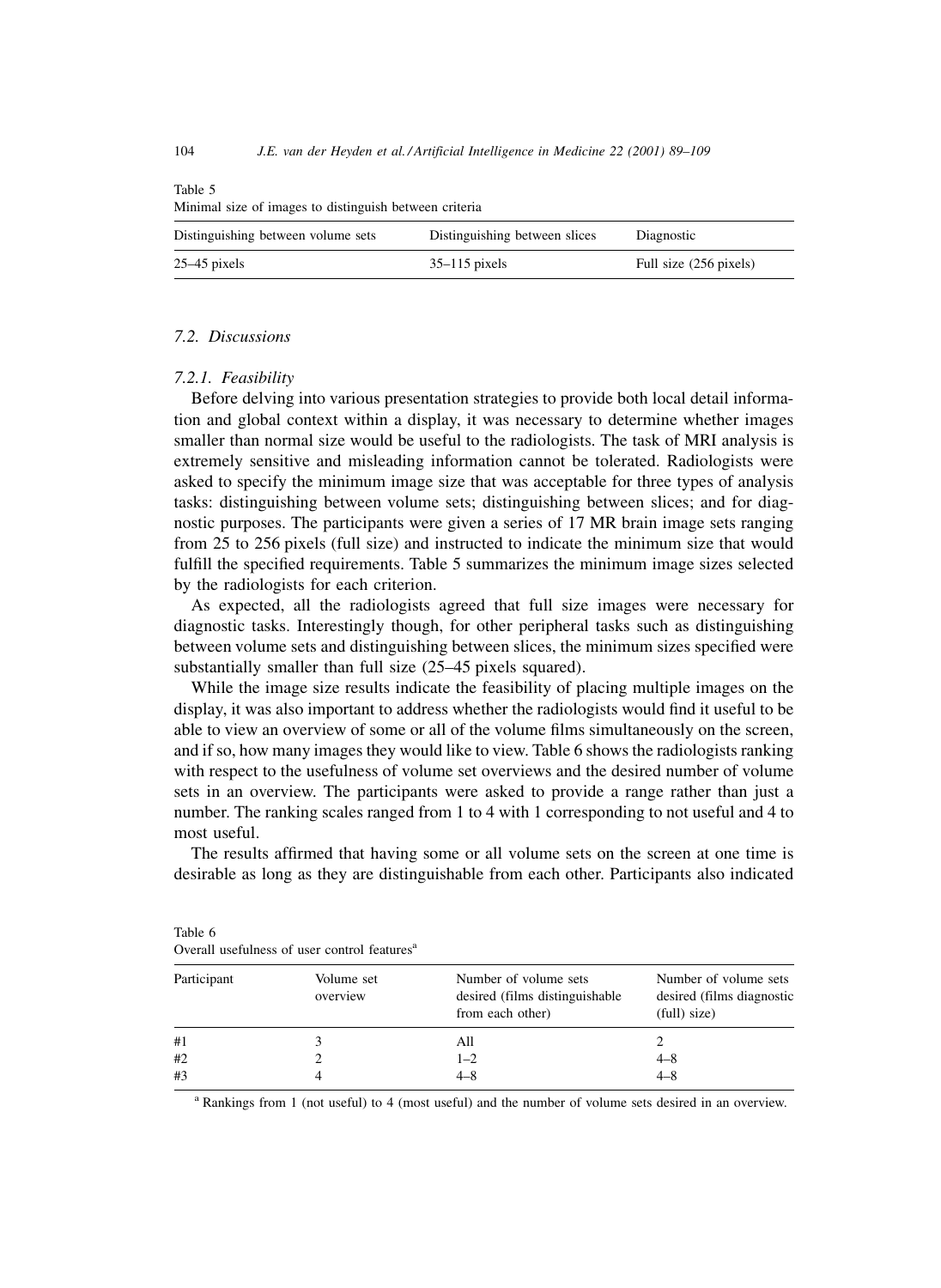that it would be useful to have more than one volume set of full size images. Combined with the information gathered concerning image sizes, and volume set overviews, these results establish the feasibility and potential usefulness of presenting several volume sets on a single display.

### 7.2.2. User control

One of the key requirements identified from the initial user observations was user control. The traditional light screen environment provided some user control since it enabled films to be removed from the display and reorganized. Other control, however, was difficult such as the magnification of individual films or the clustering of images distributed across films. Radiologists' preferences for various control aspects were solicited through numerical rankings. The participants were shown figures to illustrate the concepts being ranked. These concepts included the ability to select, move, and magnify films and the ability to create user-defined groups comprised of images from various volume films. The ranking scales ranged from 1 to 4 with 1 corresponding to not useful and 4 to most useful. Table 7 shows the radiologists' ranking for each criterion.

All three radiologists agreed that user control over films was important for the MRI analysis task. Two of the three also indicated a strong preference for the ability to create user-defined groups of films. These results confirm our hypothesis from the initial user observations that user control would be both desirable and useful.

These results indicate that the user-defined groups might have anywhere from 1 to 8 images. This is encouraging as it verifies that the concept of user-defined groups is a useful one and that the radiologists can foresee choosing a number of images out of their regular sequence.

## 7.2.3. Navigation and detail-in-context

7.2.3.1. Usefulness of contextual information. The usefulness of retaining contextual information along with viewing full-sized focal nodes was ranked by radiologists. Table 8, column 1 shows the overall preference for having the ability to view one or more images (or image groups) up close without losing the remaining images. Columns 2, 3, and 4 show the usefulness of contextual nodes with respect to various degrees of visibility: visible as points only; visible and distinguishable from each other; and visible and features distinguishable. The ranking scale ranged from 1 to 4 with 1 corresponding to not useful and 4 to most useful.

| Participant | Ability to select move,<br>and magnify films | Ability to create<br>user-defined groups |
|-------------|----------------------------------------------|------------------------------------------|
| #1          |                                              |                                          |
| #2          |                                              |                                          |
| #2          |                                              |                                          |
| Average     | 3.66                                         | 3.33                                     |

Table 7 Overall usefulness of user control features<sup>a</sup>

<sup>a</sup> Rankings from 1 (not useful) to 4 (most useful).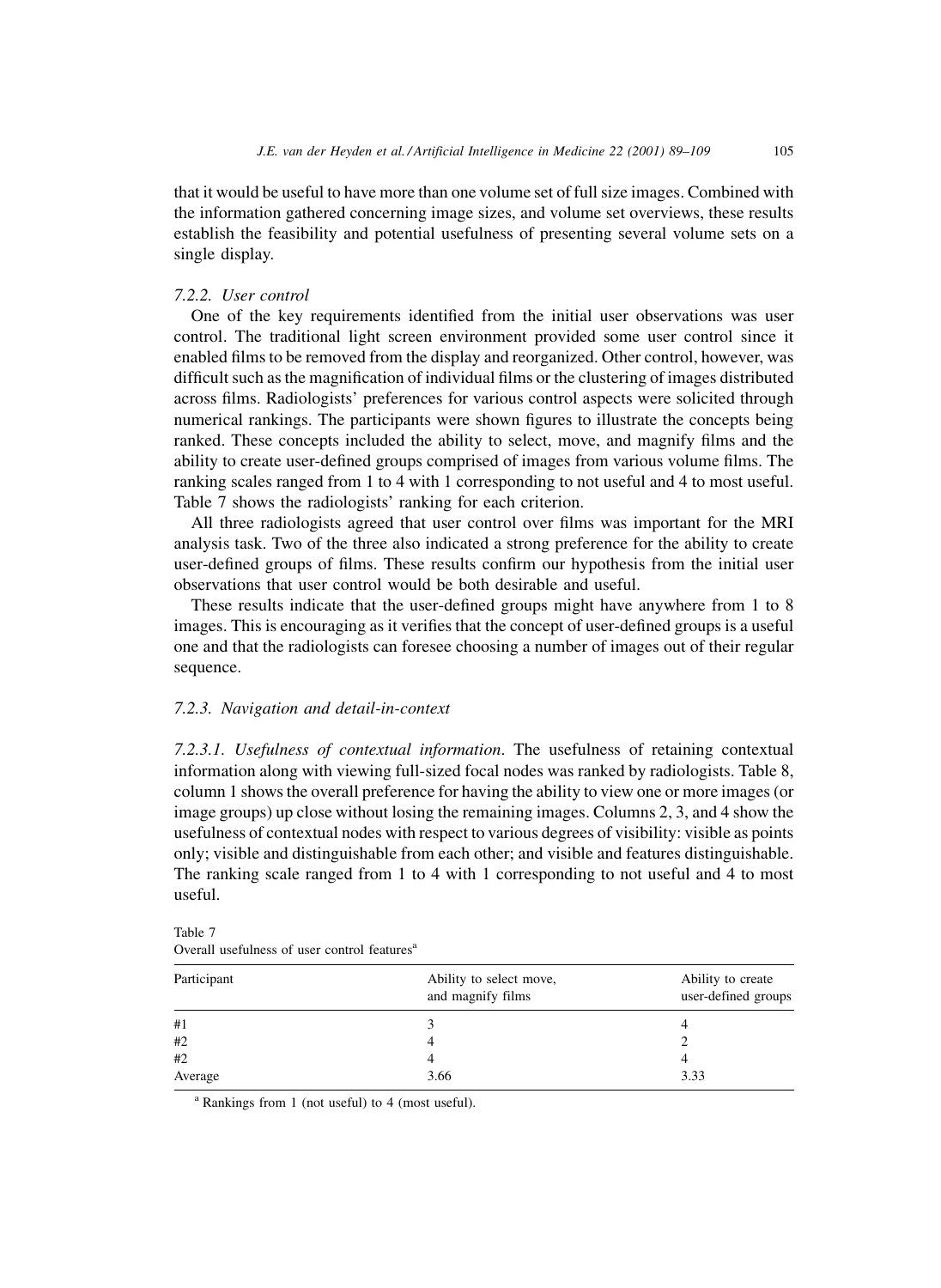| Participant | Detail-in-context | Visible as<br>points | Distinguishable<br>from each other | Features<br>distinguishable |  |  |  |
|-------------|-------------------|----------------------|------------------------------------|-----------------------------|--|--|--|
| #1          | 4                 |                      |                                    |                             |  |  |  |
| #2          |                   |                      |                                    |                             |  |  |  |
| #3          |                   |                      |                                    |                             |  |  |  |
| Average     | 3.66              |                      | 3.33                               | 3.66                        |  |  |  |

| lable 8                                                                                 |  |  |  |  |
|-----------------------------------------------------------------------------------------|--|--|--|--|
| Usefulness of contextual nodes and overall usefulness of detail-in-context <sup>4</sup> |  |  |  |  |

 $^{\rm a}$  Rankings from 1 (not useful) to 4 (most useful).

All three radiologists agreed that detail-in-context would be a useful feature for the MRI analysis task. Even for the lowest level of visibility, nodes as points, contextual information was ranked useful with an average ranking of 3. This indicates that node position contains information that is useful to the radiologist and that points could be useful as references to particular images. Numbers increase slightly as contextual visibility criterion tightens. The fact that all categories were considered useful indicates that contextual information can indeed be beneficial to the radiologists.

7.2.3.2. Orthogonality and parallelism. The radiologists were asked to rank the usefulness of maintaining relative positions (orthogonality and parallelism) of nodes. This was ranked quite high with an average ranking of 3. This result supports the validity of positional information and explains why images visible only as points contain useful information.

7.2.3.3. Focal selection. Users were asked to rank the usefulness of sequential versus random focal selection. Sequential selection refers to the selection of focal nodes in sequence as they are placed in the image set. Random selection refers to the selection of images that are not in sequence. The ranking scale ranged from 1 to 4 with 1 corresponding to not useful and 4 to most useful. Table 9, columns 1 and 2 show the results, which indicate that both sequential and random focal node selection would be useful.

The radiologists were also questioned on how many focal nodes they would like to select from an image-set. The results are presented in Table 9, column 3, and indicate that on average, about three focal nodes would likely be selected.

7.2.3.4. Layout approach preference. The three layout approaches described in Section 6 - SHriMP orthogonal, space-preserving, and constrained areas - were compared for

|             | <b>Runnings</b> for sequential and random selection of focal mages |                     |                                                   |  |  |  |  |  |
|-------------|--------------------------------------------------------------------|---------------------|---------------------------------------------------|--|--|--|--|--|
| Participant | Sequential<br>selection                                            | Random<br>selection | Number of magnified<br>images in a scan-image-set |  |  |  |  |  |
| #1          |                                                                    |                     | $3 - 4$                                           |  |  |  |  |  |
| #2          |                                                                    |                     |                                                   |  |  |  |  |  |
| #3          |                                                                    |                     |                                                   |  |  |  |  |  |
| Average     | 3.66                                                               |                     |                                                   |  |  |  |  |  |

Table 9 Rankings for sequential and random selection of focal images<sup>a</sup>

<sup>a</sup> From 1 (not useful) to 4 (most useful) and number of images the radiologists would like to magnify.

 $\overline{r}$  ii  $\overline{a}$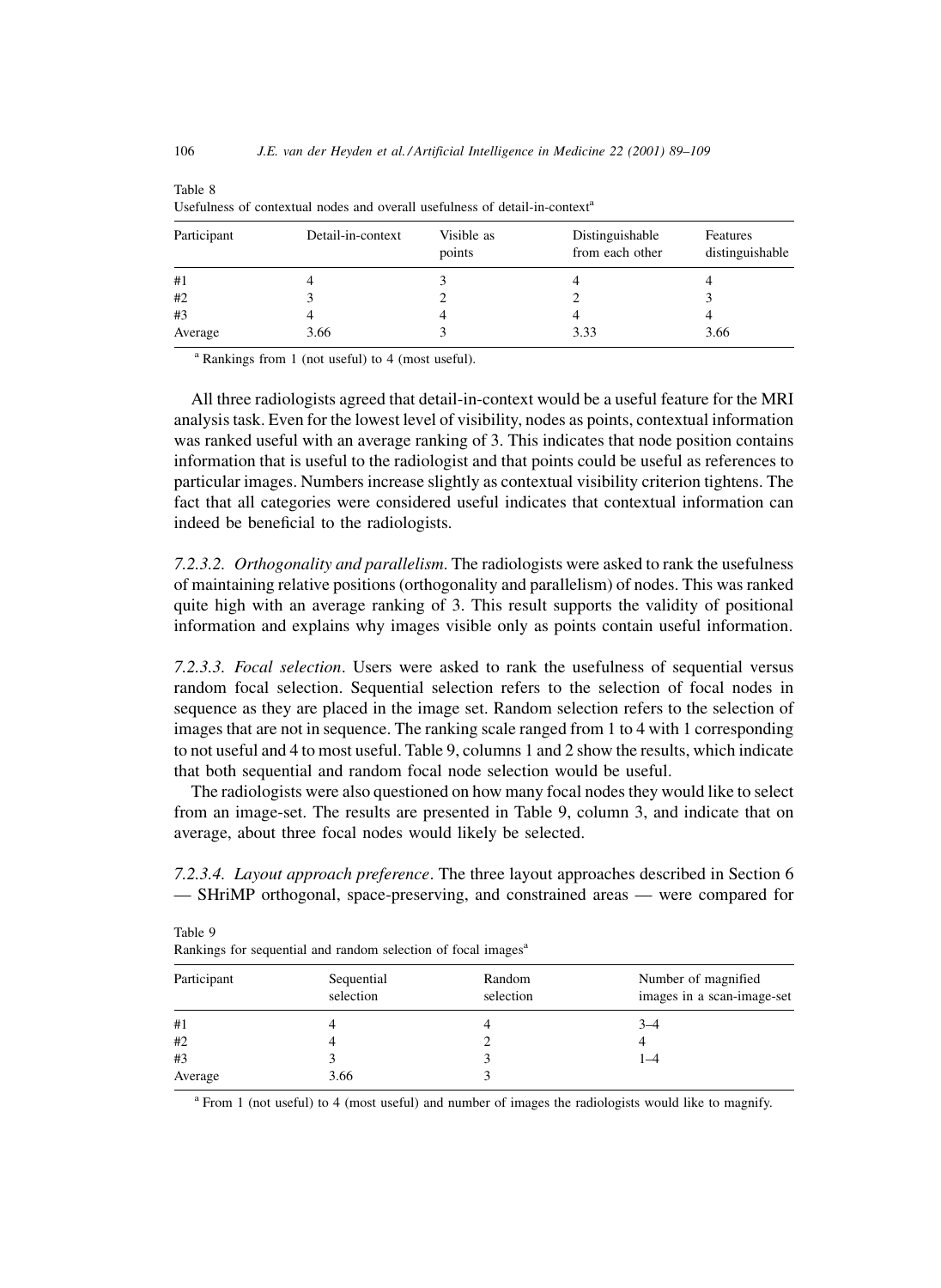| Layout comparisons: total number of each layout chosen |                     |                     |
|--------------------------------------------------------|---------------------|---------------------|
| A: SHriMP                                              | B: space-preserving | C: constrained area |
|                                                        |                     |                     |

preference by the radiologists. Six different configurations of MR images using each of the three layout approaches were presented to the radiologists for comparison and comments. Table 10 shows which layout approaches were chosen by the radiologists.

In general, the participants objected to excess white space surrounding the images and as a result chose layout C more often than layouts A and B. Layout C had better space utilization, and therefore minimal white space. However, for some configuration sets despite layout C's minimization of white space, its complexity became unacceptable. The inevitable deterioration of parallelism and relative-size of context nodes in layout C resulted in the choice of layouts A and B, in these cases. This indicates that when some threshold of complexity is exceeded, it may be preferable to sacrifice white space in favour of preservation of parallelism and relative-size.

#### 8. Summary and future work

#### 8.1. Summary

Table 10

This research identifies key aspects related to the presentation of magnetic resonance images (MRI) on a computer screen, focusing on the requirements dictated by the current state of MRI analysis and the feasibility and usefulness of such approaches in a computerized environment. Our observations of the MRI analysis task in the traditional light screen environment provide a good understanding of image presentation issues and requirements. These requirements highlight the importance of user control of films, easy navigation of images and simultaneous availability of detail and context. The general design directions also emphasized the use of metaphor and structure, adopted from the traditional light screen environment.

In addition to an overall understanding of the MRI analysis process, an algorithm was developed that provides both detail and context for viewing MR images, taking the nature of MRI analysis into account. The user feedback study, albeit preliminary, provided positive indications that the suggested design directions are both feasible in a standard computerized environment and useful for the MRI analysis task.

The results of this research provide a significant contribution with respect to MRI analysis on computer screens, and in general for the field of information visualization. The task-centered focus of this research, in both the design and evaluation portions of this work, provides a design direction that is closely tied to MRI analysis tasks. This methodology is essential for the development of systems that are both usable and useful. In addition, our preliminary results indicate this is a viable and prosperous direction for magnetic resonance imaging on the computer screen.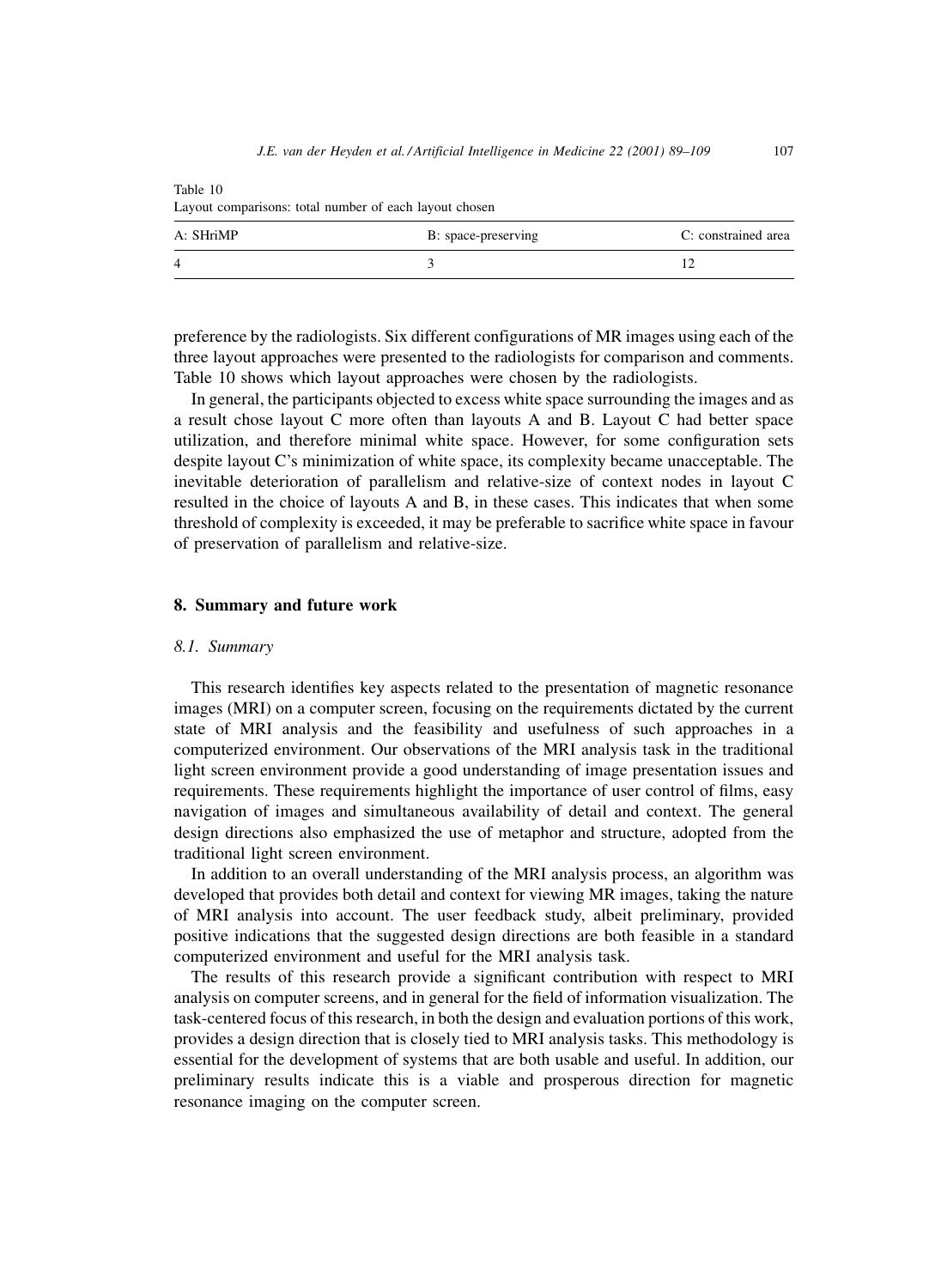#### 8.2. Future work

108

Future work in this area includes controlled evaluations of the proposed design suggestions. A prototype image presentation system has been developed to gather more accurate assessments of the design directions proposed and allow radiologists to become more comfortable with the concepts. This system will be used to compare the proposed design to a typical PACS-style presentation, and to the traditional light screen display. Based on the results of this work, as well as iterative design and feedback of the prototype, we will continue to explore detail-in-context layout algorithms and new presentation requirements for medical tomographic images and MRI in particular.

#### Acknowledgements

We would like to acknowledge the help and cooperation of the radiologists who participated in the study. We also thank the Canadian Natural Sciences and Engineering Research Council, NSERC, for funding this research.

## **References**

- [1] Asahi T, Turo D, Shneiderman B. Visual decision-making: using treemaps for the analytic hierarchy process. In: Proceedings of CHI'95: ACM Conference on Human Factors in Computing Systems. Conference Companian 1995, p. 405-6.
- [2] Bartram L, Ho A, Dill J, Henigman F. The continuos zoom: a constrained fisheye technique for viewing and navigating large information spaces. In: Proceedings of UIST'95: ACM Symposium on User Interface Software and Technology, 1995. p. 207-15.
- [3] Bitti MG, Matta G, Tuveri M, Zpaddeu G, Pescosolido M, Pili P, Scheinine A, Zanetti G. In: Proceedings of CAR' 96: International Symposium on Computer Assisted Radiolog, 1996. p. 345–50.
- [4] Carpendale MST, Cowperthwaite DJ, Fracchia FD. 3-dimensional pliable surfaces for effective presentation of visual information. In: Proceedings of UIST'95: ACM Symposium on User Interface Software and Technology, 1995. p. 217-26.
- [5] Cho S, Kim K, Choi HS, Park H. Personal medical information system using laser card. In: Proceedings of SPIE Medical Imaging, vol. 2707, 1996. p. 419-30.
- [6] Erickson BJ, Kossack MF. Application of usability testing for improving PACS workstation design. In: Proceedings of SPIE Medical Imaging, 2000; 3980:188-195.
- [7] Furnas GW. Generalized fisheye views. In: Proceedings of CHI'86: ACM Conference on Human Factors in Computing Systems, 1986. p. 16-34.
- [8] Kruggel F, Gabriele L. BRAIN (Brain Image Analysis) A toolkit for the analysis of multimodal brain datasets. In: Proceedings of CAR'96: International Symposium on Computer Assisted Radiology, 1996. p. 323.
- [9] Krupinski E. Practical applications of perceptual research. In: Handbook of Medical Imaging, vol. 1. SPIE Press, 2000 [chapter 20].
- [10] Leung YK, Apperley MD. A review and taxonomy of distortion-oriented presentation techniques. ACM Trans Comput Hum Interact 1994;1(2):126-60.
- [11] Lidier Y, Ratib O, Girard C, Logean M, Trayser G. Distributed file management for remote clinical image viewing stations. In: Proceedings of SPIE Medical Imaging, vol. 2711, 1996, p. 475-82.
- [12] Mackinlay JD, Robertson GGJD, Card SK. The perspective wall detail and context smoothly integrated. In: Proceedings of CHI'91: ACM Conference on Human Factors in Computing Systems, 1991. p. 173-9.